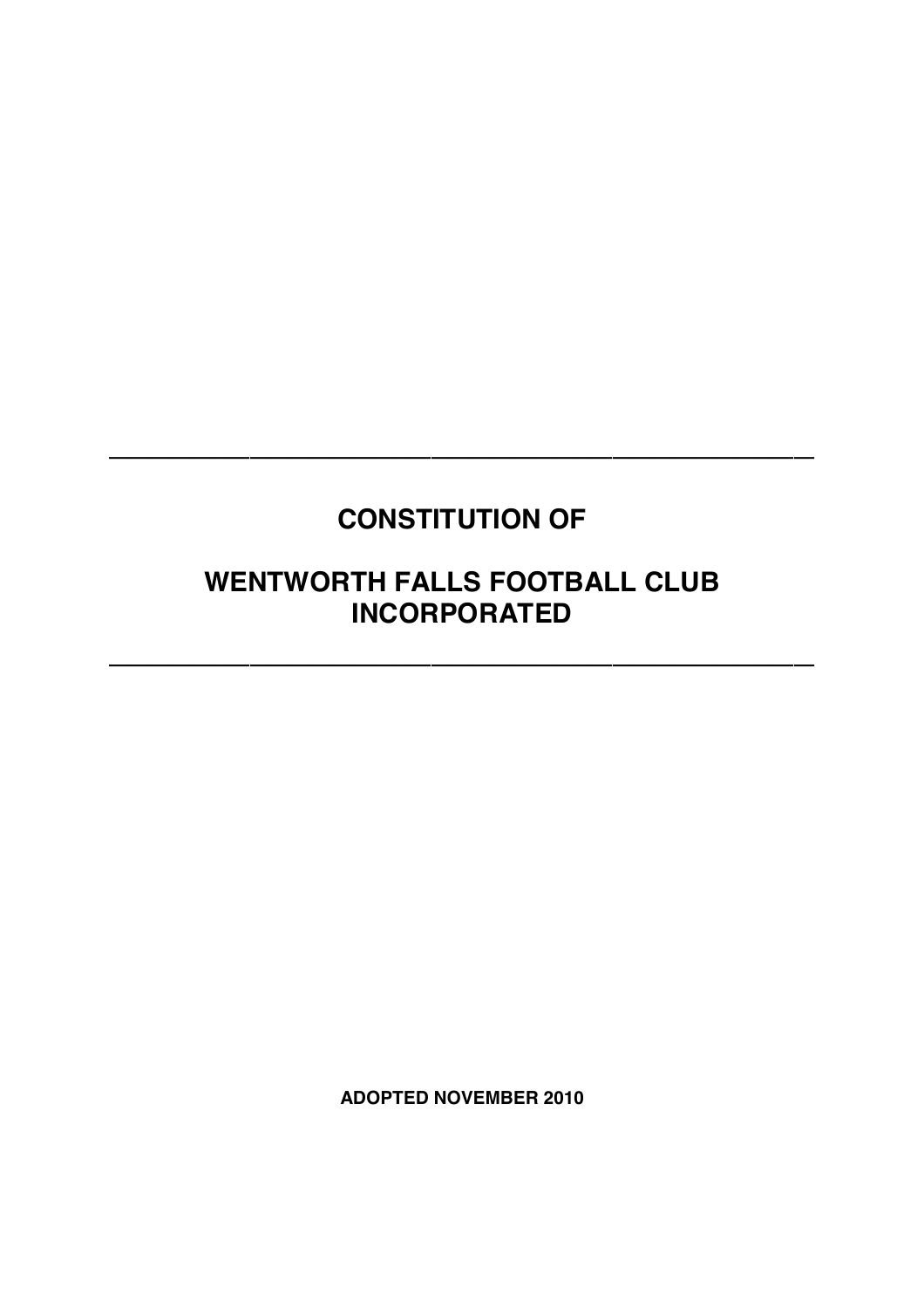## **TABLE OF CONTENTS**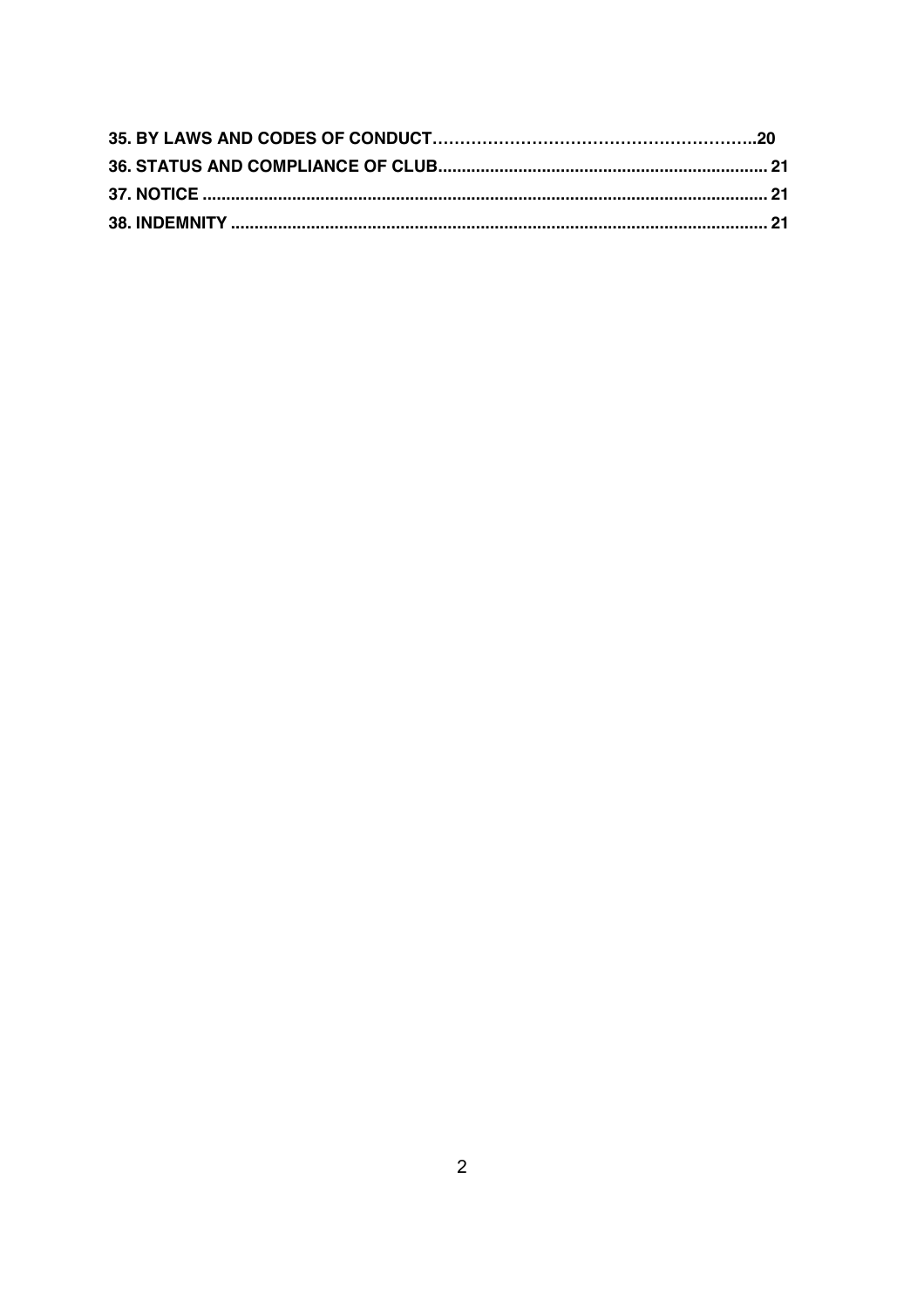## **ASSOCIATIONS INCORPORATION ACT 2009 (NSW)**

## **CONSTITUTION of WENTWORTH FALLS FOOTBALL CLUB INCORPORATED**

## **1. NAME OF CLUB**

The name of the Club is Wentworth Falls Football Club Incorporated.

**\_\_\_\_\_\_\_\_\_\_\_\_\_\_\_\_\_\_\_\_\_\_\_\_\_\_\_\_\_\_\_\_\_\_\_\_\_\_\_\_\_\_\_\_\_\_\_\_\_\_\_\_\_\_\_\_\_\_\_\_\_\_\_\_\_\_\_\_\_\_\_\_\_\_\_\_**

\_\_\_\_\_\_\_\_\_\_\_\_\_\_\_\_\_\_\_\_\_\_\_\_\_\_\_\_\_\_\_\_\_\_\_\_\_\_\_\_\_\_\_\_\_\_\_\_\_\_\_\_\_\_\_\_\_\_\_\_\_\_\_\_\_\_\_\_\_\_\_\_\_\_\_\_

## **2. DEFINITIONS AND INTERPRETATION**

## **2.1 Definitions**

In this Constitution unless the contrary intention appears:

**'Act'** means the *Associations Incorporation Act 2009 (NSW)*;

**'Code of Conduct'** means any code of conduct established by the Committee;

**'Committee'** means the body managing the Club;

**'Committee Member"** means a Member of the Committee;

**'Constitution'** means this Constitution;

**'FFA'** means Football Federation Australia;

**'Football NSW'** means Football NSW Limited; **'General Meeting'** means the annual or any special General Meeting of the Club;

"**Governing Authorities**" means Football NSW and FFA;

**'Intellectual Property'** means all rights subsisting in copyright, business names, names, trademarks (or signs), logos, designs, equipment including computer software, images (including photographs, videos or films) or service marks relating to the Club or any activity of or conducted, promoted or administered by the Club;

**'Junior Member'** means a Member of the Club who is less than 18 years of age;

**'Life Member'** means an Member appointed as a Life Member of the Club under **clause 5.2**;

**'Member'** means a Member of the Club for the time being; and **'Membership'** has an analogous meaning;

**'NFA'** means Nepean Football Association Incorporated;

**'Objects of the Club'** means the objectives set out in **clause 3**;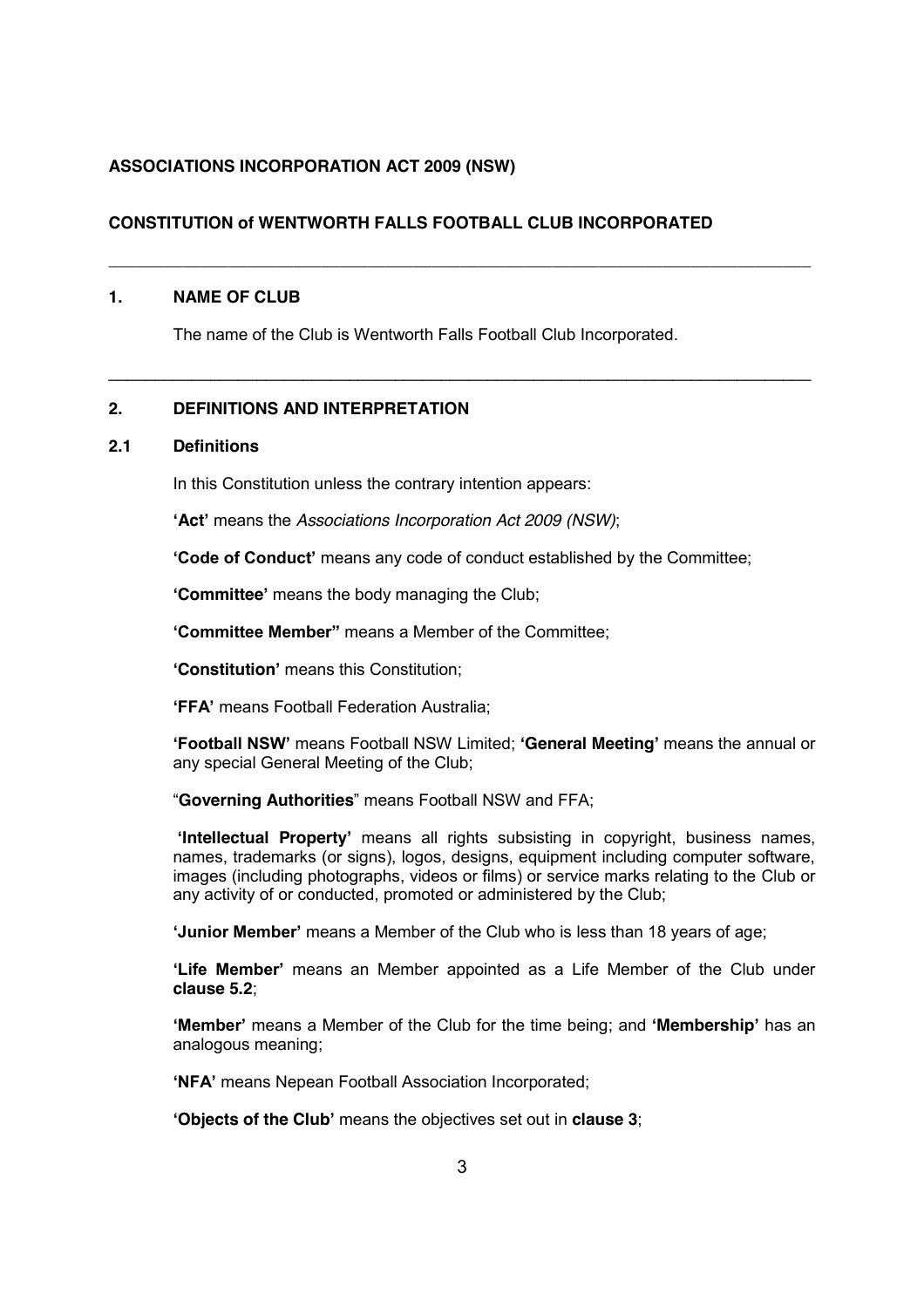**'Player'** means any person registered as a player with the Club in accordance with the requirements of the Club and the Governing Authorities; **'Public Officer'** means the person appointed to be the public officer of the Club in accordance with the Act;

**'Register'** means a register of Members kept and maintained in accordance with **clause 7**; **'Special Resolution'** means a Special Resolution as defined in the Act.

## **2.2 Interpretation**

In this Constitution:

- (a) a reference to a function includes a reference to a power, authority and duty;
- (b) a reference to the exercise of a function includes, where the function is a power, authority or duty, a reference to the exercise of the power or authority of the performance of the duty;
- (c) words importing the singular include the plural and vice versa;
- (d) words importing any gender include the other genders;
- (e) references to persons include corporations and bodies politic;
- (f) references to a person (including NFA and either of the Governing Authorities) include the legal personal representatives, successors and permitted assigns of that person;
- (g) a reference to a statute, ordinance, code or other law includes statutory instruments under it and consolidations, amendments, re-enactments or replacements of any of them; a reference to "writing" shall unless the contrary intention appears, be construed as including references to any mode of representing or reproducing words in a visible form, including messages sent by electronic mail; and
- (h) the words "include", "includes" and "including" are not words of limitation.

## **2.3 Severance**

If any provision of this Constitution or any phrase contained in it is invalid or unenforceable, the phrase or provision is to be read down if possible, so as to be valid and enforceable, and otherwise shall be severed to the extent of the invalidity or unenforceability, without affecting the remaining provisions of this Constitution.

## **2.4 The Act**

Except where the contrary intention appears:

- (a) in this Constitution, an expression that deals with a matter under the Act has the same meaning as that provision of the Act; and
- (b) the Model rules under the Act are expressly displaced by this Constitution.

\_\_\_\_\_\_\_\_\_\_\_\_\_\_\_\_\_\_\_\_\_\_\_\_\_\_\_\_\_\_\_\_\_\_\_\_\_\_\_\_\_\_\_\_\_\_\_\_\_\_\_\_\_\_\_\_\_\_\_\_\_\_\_\_\_\_\_\_\_\_\_\_\_\_\_\_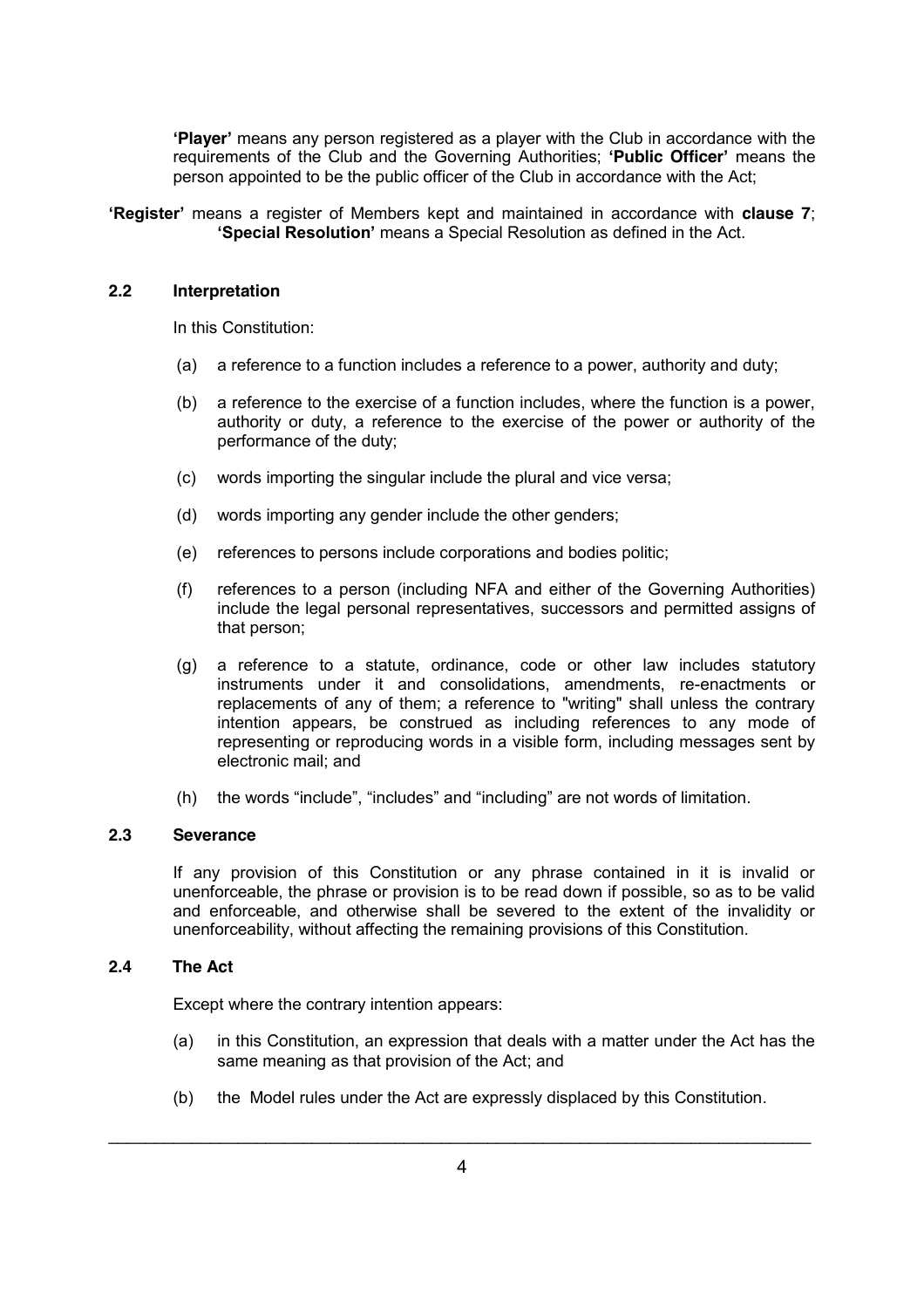## **3**. **OBJECTS OF THE CLUB**

- **3.1** The Objects of the Club are to:
	- (a) affiliate and remain affiliated with NFA and participate in competitions administered by NFA; ;
	- (b) conduct, encourage, promote, advance and administer Football throughout the Club's local area;
	- (c) act, at all times, on behalf of and in the interest of the Members and Football;
	- (d) abide by, promulgate, enforce and secure uniformity in the application of the Laws of Football as may be determined from time to time by the Governing Authorities and as may be necessary for the management and control of Football and related activities in New South Wales;
	- (e) advance the operations and activities of the Club throughout the local area;
	- (f) have regard to the public interest in its operations;
	- (g) undertake and or do all such things or activities which are necessary, incidental or conducive to the advancement of the Objects of the Club ; and
	- (h) ensure that the Club develops and implement policies which are consistent with the Objects of the Club;
	- (i) effect such insurances (including public liability insurance) as are necessary for the operation of the Club.
- **3.2** Members must observe and carry out the Objects of the Club wherever possible.

\_\_\_\_\_\_\_\_\_\_\_\_\_\_\_\_\_\_\_\_\_\_\_\_\_\_\_\_\_\_\_\_\_\_\_\_\_\_\_\_\_\_\_\_\_\_\_\_\_\_\_\_\_\_\_\_\_\_\_\_\_\_\_\_\_\_\_\_\_\_\_\_\_\_\_\_

\_\_\_\_\_\_\_\_\_\_\_\_\_\_\_\_\_\_\_\_\_\_\_\_\_\_\_\_\_\_\_\_\_\_\_\_\_\_\_\_\_\_\_\_\_\_\_\_\_\_\_\_\_\_\_\_\_\_\_\_\_\_\_\_\_\_\_\_\_\_\_\_\_\_\_\_

## **4 POWERS OF THE CLUB**

Solely for furthering the Objects of the Club , the Club has, in addition to the rights, powers and privileges conferred on it under section 25 of the Act, the legal capacity and powers of a company as set out under section 124 of the *Corporations Act 2001 (Cth)*.

## **5. MEMBERS**

#### **5.1 Members**

All Members other than Junior Members have the right to receive notice of General Meetings and to be present, debate and vote at General Meetings.

Junior Members may attend and debate at, but do not have the right to vote at, General Meetings.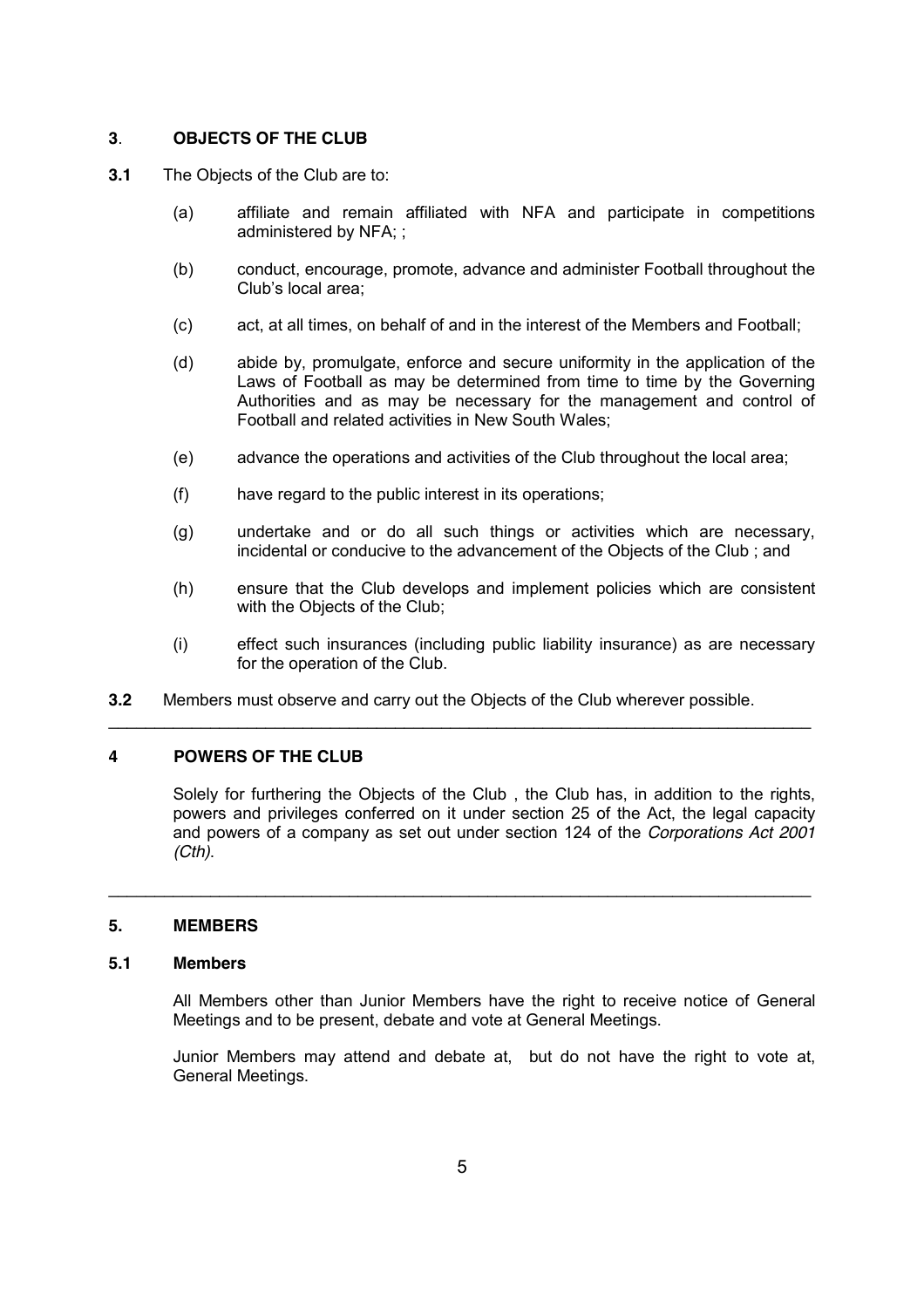## **5.2 Life Members**

- (a) The Committee may recommend to the annual General Meeting that any natural person who has rendered distinguished service to the Club be appointed as a Life Member.
- (b) A resolution of the annual General Meeting to confer Life Membership (subject to **clause 5.2(c)**) on the recommendation of the Committee must be a Special Resolution.
- (c) A person recommended for Life Membership may accept or reject such recommendation. Upon written acceptance, the person's details shall be entered upon the Register, and from the time of entry on the Register the person shall be a Life Member.

 $\mathcal{L}_\mathcal{L} = \{ \mathcal{L}_\mathcal{L} = \{ \mathcal{L}_\mathcal{L} = \{ \mathcal{L}_\mathcal{L} = \{ \mathcal{L}_\mathcal{L} = \{ \mathcal{L}_\mathcal{L} = \{ \mathcal{L}_\mathcal{L} = \{ \mathcal{L}_\mathcal{L} = \{ \mathcal{L}_\mathcal{L} = \{ \mathcal{L}_\mathcal{L} = \{ \mathcal{L}_\mathcal{L} = \{ \mathcal{L}_\mathcal{L} = \{ \mathcal{L}_\mathcal{L} = \{ \mathcal{L}_\mathcal{L} = \{ \mathcal{L}_\mathcal{$ 

## **6. MEMBERSHIP**

## **6.1 General provisions regarding Membership**

## **6.1 In this Clause:**

**'Player Registration Period'** means the time period allocated each year for applications to be made for registration as a Player in the Winter Competition;

**'Summer Competition'** means the seven a side competition run by the Club from (approximately) November each year to March the following year;

**'Winter Competition'** means the NFA competitions in which the Club participates from (approximately) March to September each year.

## **6.2 Eligibility for Membership**

- (a) The following are eligible to be registered as Members:
	- (i) any person registered as a Player in the Winter Competition;
	- (ii) any person who is the parent or legal guardian of a person under the age of eighteen who is registered as a Player in the Winter Competition;
	- (iii) any person registered as a Player in the Summer competition;
	- (iv) any other person interested in supporting the Objects of the Club.

## **6.3 Admission to Membership**

Subject to this Constitution:

(a) where the Club accepts an application by a person to be registered as a Player in the Winter Competition, the person shall be admitted as a Member;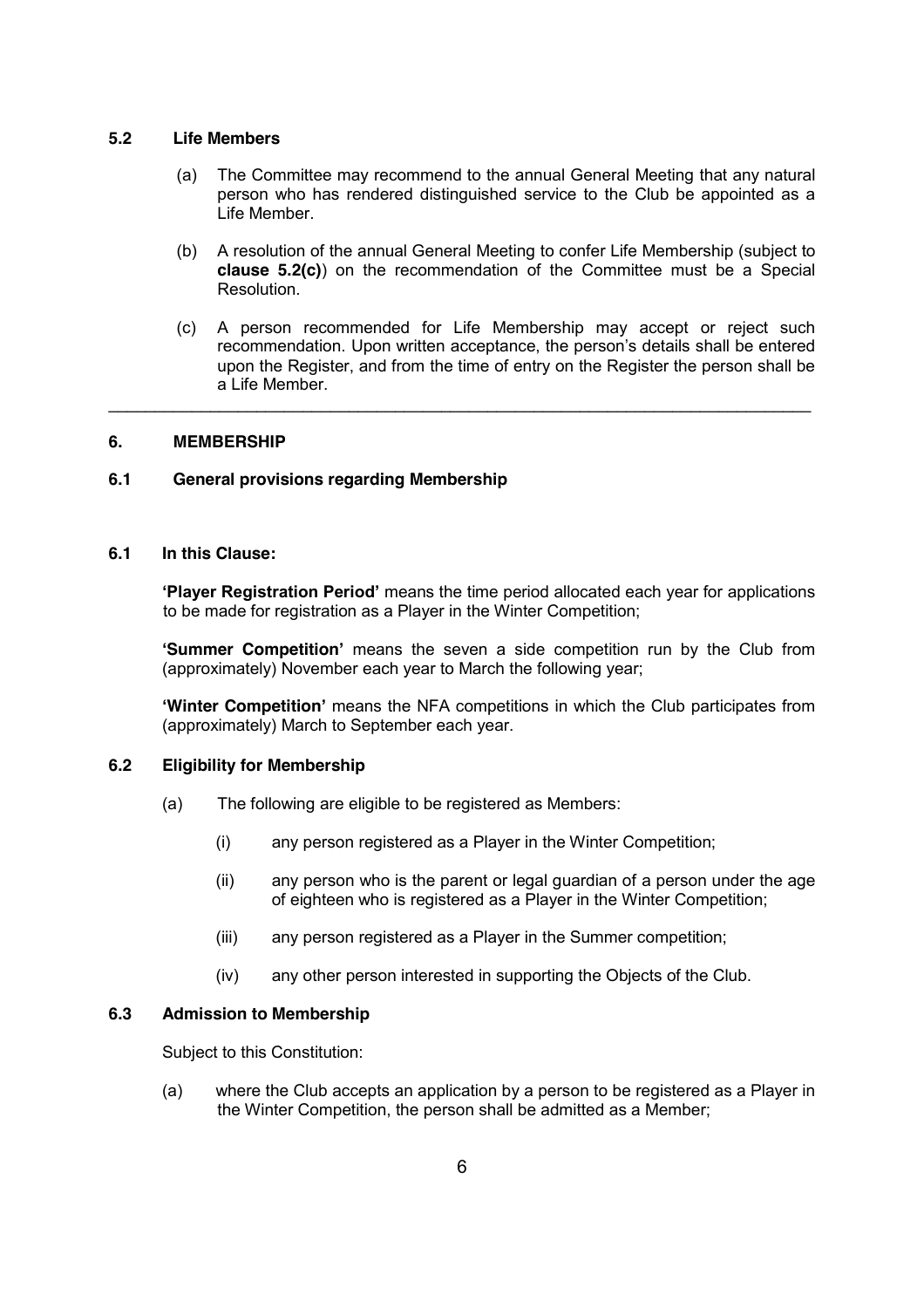- (b) where a person referred to in clause 6.2(a) is under the age of eighteen, the person's parents or legal guardians as noted in their player registration application shall also be admitted as Members;
- (c) any person applying for Membership under either sub-clauses 6.1(a)(iii) or 6.1(a)(iv) may be admitted to Membership.

### **6.4Absolute discretion regarding Player registration and Membership**

- (a) The Committee has the absolute discretion to accept or reject any person as a Player or Member. The Committee shall not be required or compelled to provide any reason for such acceptance or rejection.
- (b) Where the Committee accepts a person as a Member, the applicant shall become either a Member or a Junior Member. Membership shall be deemed to commence upon entry of the person's name in the Register.
- (c) Where the Committee refuses to accept any person as a Player or Member, it shall refund to that person any fees paid by them for Player or Member registration and the application shall be deemed rejected by the Club.

#### **6.5 Duration of Membership and Renewal**

- (a) Membership continues until the commencement of the following Player Registration Period, unless otherwise discontinued or terminated in accordance with this Constitution or the By Laws;
- (b) Members (other than Life Members) may renew their Membership in accordance with this Constitution.

## **6.6 Deemed Membership**

All persons who are, prior to the approval of this Constitution under the Act, Members of the Club shall be deemed Members from the time of approval of this Constitution under the Act.

\_\_\_\_\_\_\_\_\_\_\_\_\_\_\_\_\_\_\_\_\_\_\_\_\_\_\_\_\_\_\_\_\_\_\_\_\_\_\_\_\_\_\_\_\_\_\_\_\_\_\_\_\_\_\_\_\_\_\_\_\_\_\_\_\_\_\_\_\_\_\_\_\_\_\_\_

## **7. REGISTER OF MEMBERS**

## **7.1 Club to Keep Register**

The Club shall keep and maintain a Register in which shall be entered (as a minimum):

- (a) the full name, address and date of entry of each Member; and
- (b) where applicable, the date of discontinuance or termination of Membership of any Member.

Members shall provide notice of any change and required details to the Club within one month of such change.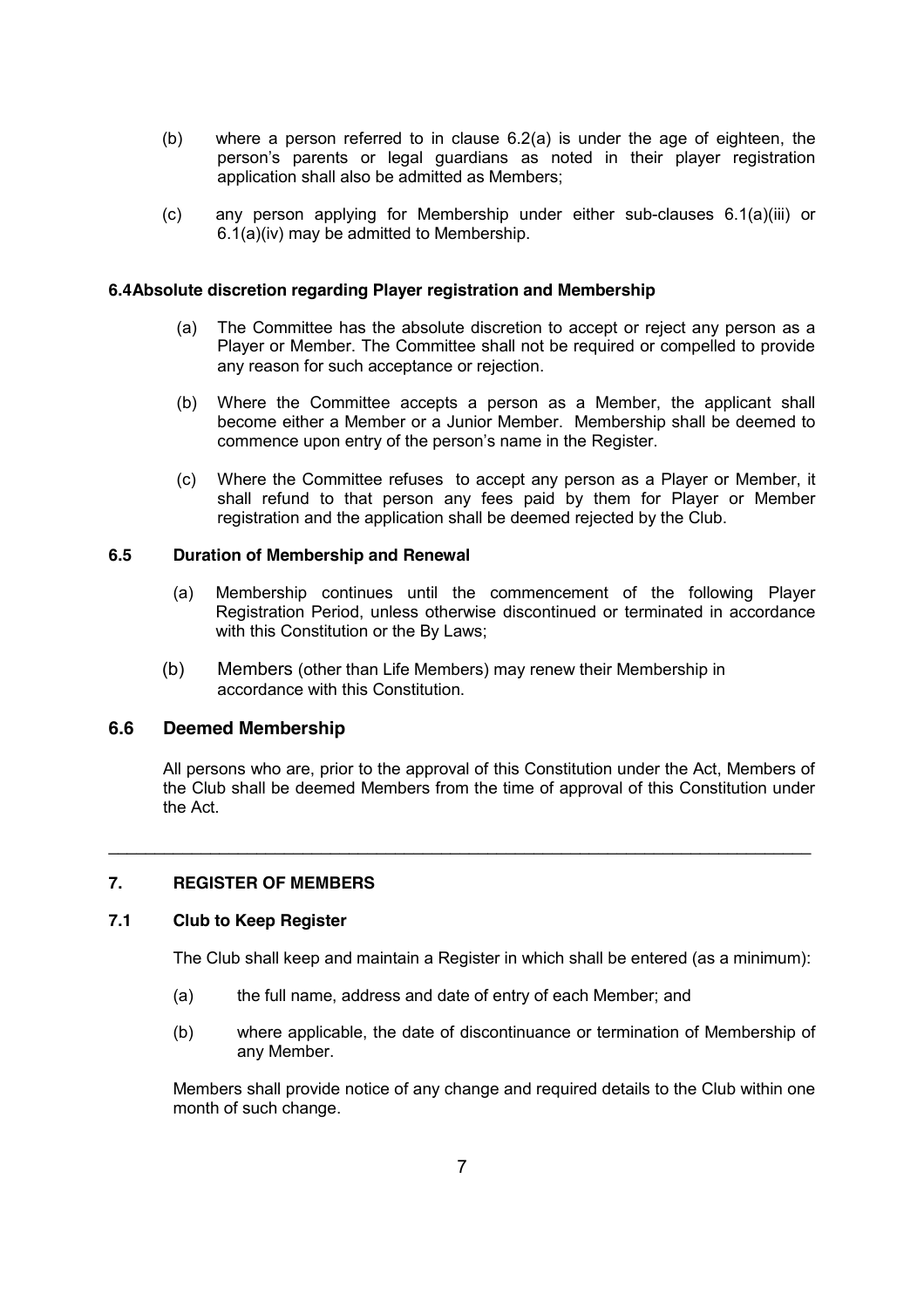## **7.2 Inspection of Register**

Having regard to the Act, confidentiality considerations and privacy laws, an extract of the Register, excluding the address or other direct contact details of any Member, shall be available for inspection (but not copying) by Members, upon reasonable notice.

### **7.3 Use of Register**

Subject to the Act, confidentiality considerations and privacy laws, the Register may be used to further the Objects of the Club, in such manner as the Committee considers appropriate.

\_\_\_\_\_\_\_\_\_\_\_\_\_\_\_\_\_\_\_\_\_\_\_\_\_\_\_\_\_\_\_\_\_\_\_\_\_\_\_\_\_\_\_\_\_\_\_\_\_\_\_\_\_\_\_\_\_\_\_\_\_\_\_\_\_\_\_\_\_\_\_\_\_\_\_\_

## **8. EFFECT OF MEMBERSHIP**

Members acknowledge and agree that:

- (a) This Constitution forms a contract between each of them and the Club and that they are bound by this Constitution, the By Laws and Codes of Conduct;
- (b) They shall comply with and observe this Constitution, the By Laws, Codes of Conduct and any determination, resolution or policy which may be made or passed by the Committee or other entity with delegated authority;
- (c) By submitting to this Constitution and By Laws they are subject to the jurisdiction of the Club, NFA and thye Governing Authorities;
- (d) The Constitution and By Laws are necessary and reasonable for promoting the Objects of the Club and particularly the advancement and protection of Football; and
- (e) They are entitled to all benefits, advantages, privileges and services of Club Membership.

\_\_\_\_\_\_\_\_\_\_\_\_\_\_\_\_\_\_\_\_\_\_\_\_\_\_\_\_\_\_\_\_\_\_\_\_\_\_\_\_\_\_\_\_\_\_\_\_\_\_\_\_\_\_\_\_\_\_\_\_\_\_\_\_\_\_\_\_\_\_\_\_\_\_\_\_

## **9. DISCONTINUANCE OF MEMBERSHIP**

#### **9.1 Notice of Resignation**

A Member who has paid all arrears of fees payable to the Club may resign or withdraw their Membership by giving one month's notice in writing to the Club.

 $(b)$ .

## **9.2 Termination of Membership**

The Membership of a Member may be terminated by the Committee acting in accordance with the By Laws.

**9.3** Upon a Membership being discontinued or terminated, the Club must make an entry in the Register that records the date on which the Member ceased to be a Member.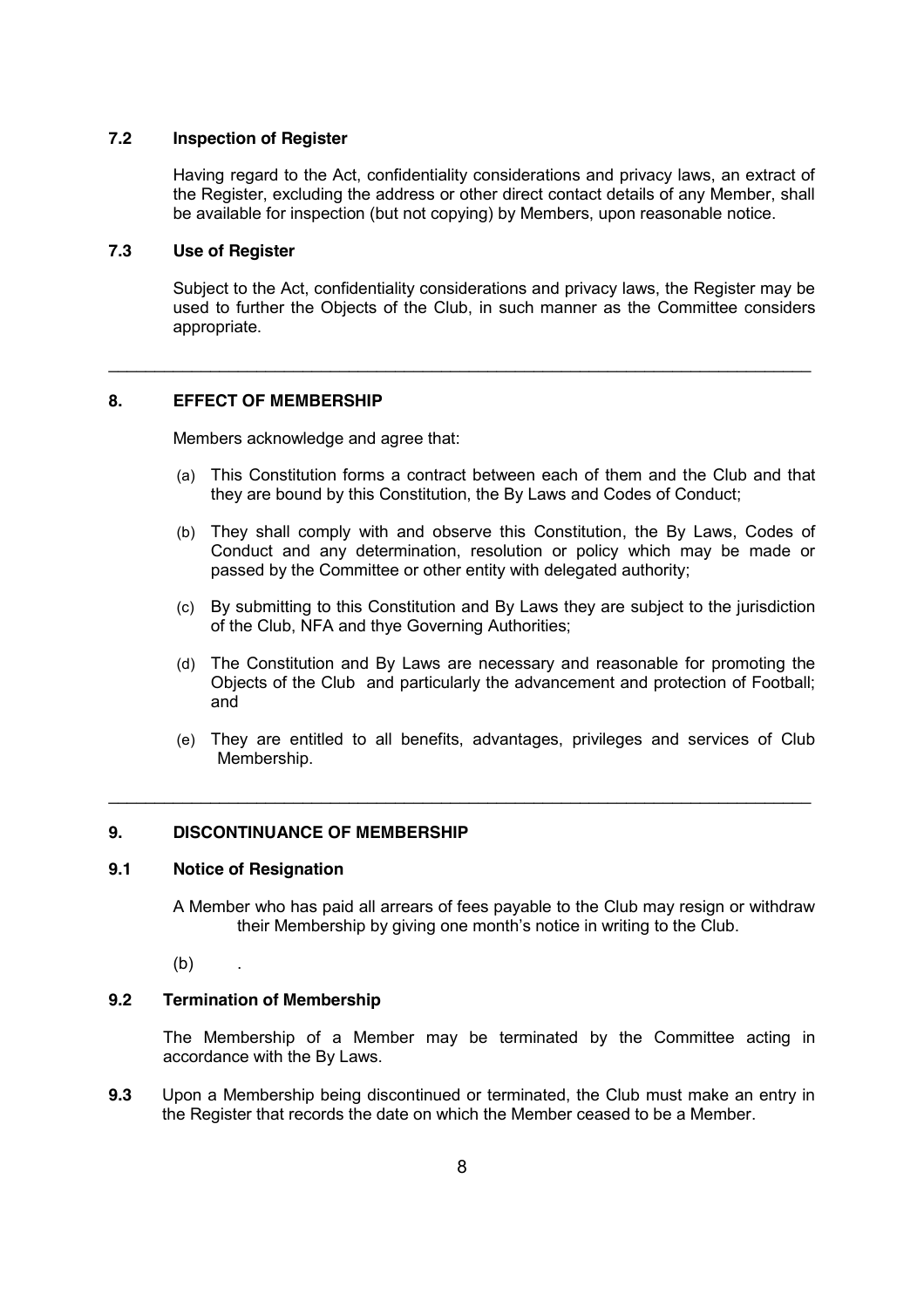## **9.4 Member may Re-Apply**

A Member whose Membership has been discontinued under **clauses 9.1 or 9.2**:

- (a) may seek reinstatement as such or reapply for Membership in accordance with this Constitution; and
- (b) may be reinstated or readmitted at the absolute discretion of the Committee.

## **9.5 Forfeiture of Rights**

A Member who ceases to be a Member, for whatever reason, shall forfeit all rights in and claims upon the Club and its property and shall not use any property of the Club including Intellectual Property. Any Club documents, records or other property in the possession, custody or control of that Member shall be returned to the Club immediately.

## **9.6 Refund of Membership Fees**

Membership fees or subscriptions paid by a discontinued Member may, at the discretion of the Committee, be refunded on a pro-rata basis to the Member upon discontinuance.

\_\_\_\_\_\_\_\_\_\_\_\_\_\_\_\_\_\_\_\_\_\_\_\_\_\_\_\_\_\_\_\_\_\_\_\_\_\_\_\_\_\_\_\_\_\_\_\_\_\_\_\_\_\_\_\_\_\_\_\_\_\_\_\_\_\_\_\_\_\_\_\_\_\_\_\_

## **10. DISCIPLINE**

#### **10.1 Proceedings against Members**

- (a) The Committee may commence disciplinary proceedings against a Member who has allegedly:
	- (i) breached, failed, refused or neglected to comply with a provision of this Constitution, the By Laws or any resolution, determination or policy made or passed by the Committee;
	- (ii) acted in a manner unbecoming of a Member, or prejudicial to the purposes and interests of the Club and/or Football; or
	- (iii) brought the Club or the game of Football into disrepute.

Members will be subject to and will submit unreservedly to the jurisdiction, procedures and penalties of the Club set out in the By Laws.

- (b) in proceeding under **clause 10.1(a),** the Committee may act upon the complaint of any person (whether a Member or not) or may act of its own motion.
- (c) The Committee may appoint a sub-Committee to deal with any disciplinary matter. Such a sub-Committee shall operate in accordance with the procedures expressed in the By Laws.

\_\_\_\_\_\_\_\_\_\_\_\_\_\_\_\_\_\_\_\_\_\_\_\_\_\_\_\_\_\_\_\_\_\_\_\_\_\_\_\_\_\_\_\_\_\_\_\_\_\_\_\_\_\_\_\_\_\_\_\_\_\_\_\_\_\_\_\_\_\_\_\_\_\_\_\_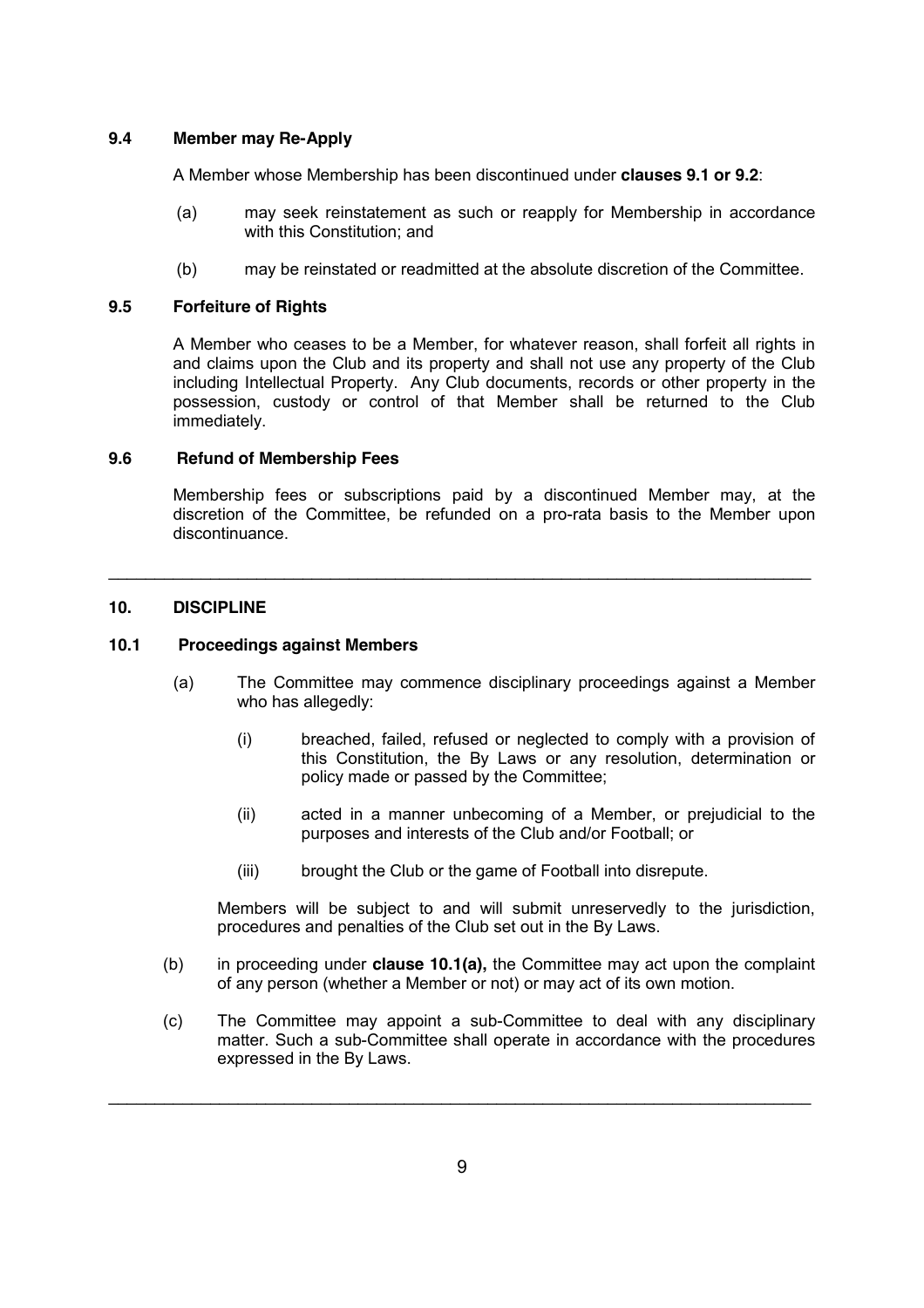#### **11**. **SUBSCRIPTIONS AND FEES***.*

The annual Membership subscription (if any) and any fees or other levies payable by Members to the Club and the time for and manner of payment shall be as determined by the Committee.

\_\_\_\_\_\_\_\_\_\_\_\_\_\_\_\_\_\_\_\_\_\_\_\_\_\_\_\_\_\_\_\_\_\_\_\_\_\_\_\_\_\_\_\_\_\_\_\_\_\_\_\_\_\_\_\_\_\_\_\_\_\_\_\_\_\_\_\_\_\_\_\_\_\_\_\_

\_\_\_\_\_\_\_\_\_\_\_\_\_\_\_\_\_\_\_\_\_\_\_\_\_\_\_\_\_\_\_\_\_\_\_\_\_\_\_\_\_\_\_\_\_\_\_\_\_\_\_\_\_\_\_\_\_\_\_\_\_\_\_\_\_\_\_\_\_\_\_\_\_\_\_\_

\_\_\_\_\_\_\_\_\_\_\_\_\_\_\_\_\_\_\_\_\_\_\_\_\_\_\_\_\_\_\_\_\_\_\_\_\_\_\_\_\_\_\_\_\_\_\_\_\_\_\_\_\_\_\_\_\_\_\_\_\_\_\_\_\_\_\_\_\_\_\_\_\_\_\_\_

#### **12. EXISTING COMMITTEE MEMBERS**

The Members of the governing body of the Club in office immediately prior to approval of this Constitution under the Act shall continue in those positions until the next annual General Meeting following such adoption of this Constitution. After this annual General Meeting the positions of Committee Members shall be filled, vacated and otherwise dealt with in accordance with this Constitution.

## **13. POWERS OF THE COMMITTEE**

Subject to the Act and this Constitution, the business of the Club shall be managed and the Committee shall exercise the powers of the Club. In particular, the Committee shall act in accordance with the Objects of the Club, and shall operate for the benefit of the Members and the community throughout the local area.

### **14. COMPOSITION OF THE COMMITTEE**

#### **14.1 Composition of the Committee**

The Committee shall comprise persons who must all be Members and who shall be nominated and appointed by the Club at the annual General Meeting.

## **14.2 Portfolios**

The Committee may allocate such titles and portfolios to Committee Members as the Committee sees fit.

\_\_\_\_\_\_\_\_\_\_\_\_\_\_\_\_\_\_\_\_\_\_\_\_\_\_\_\_\_\_\_\_\_\_\_\_\_\_\_\_\_\_\_\_\_\_\_\_\_\_\_\_\_\_\_\_\_\_\_\_\_\_\_\_\_\_\_\_\_\_\_\_\_\_\_\_

\_\_\_\_\_\_\_\_\_\_\_\_\_\_\_\_\_\_\_\_\_\_\_\_\_\_\_\_\_\_\_\_\_\_\_\_\_\_\_\_\_\_\_\_\_\_\_\_\_\_\_\_\_\_\_\_\_\_\_\_\_\_\_\_\_\_\_\_\_\_\_\_\_\_\_\_

## **15. TERM OF APPOINTMENT**

### **15.1 Term of Appointment for Committee Members**

Committee Members shall hold office until the conclusion of the next annual General Meeting.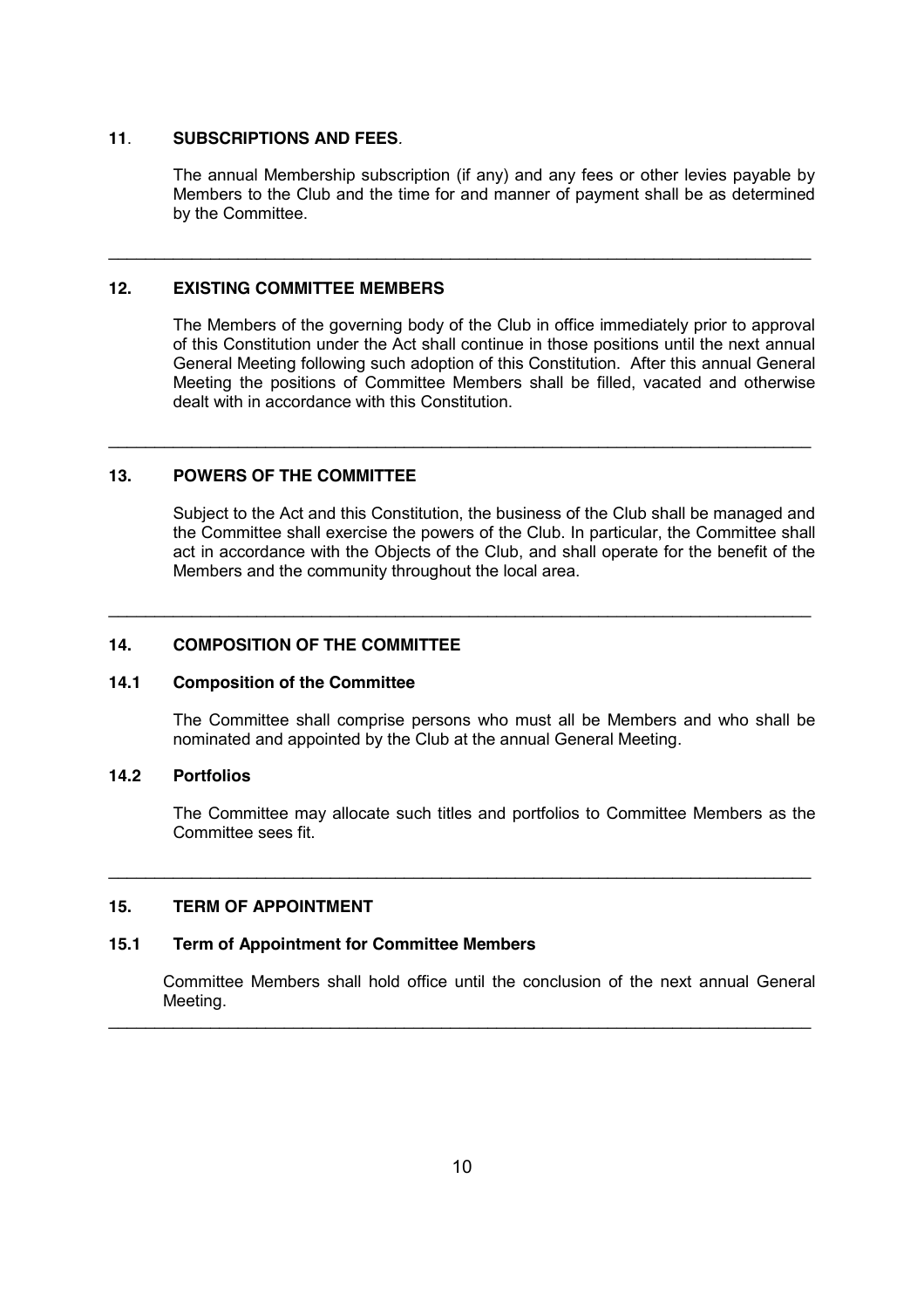## **16 VACANCIES ON THE COMMITTEE**

### **16.1 Casual Vacancies**

The Committee may fill any casual vacancy occurring in the position of Committee Member. Any casual vacancy may only be filled for the remainder of the Committee's term under this Constitution.

\_\_\_\_\_\_\_\_\_\_\_\_\_\_\_\_\_\_\_\_\_\_\_\_\_\_\_\_\_\_\_\_\_\_\_\_\_\_\_\_\_\_\_\_\_\_\_\_\_\_\_\_\_\_\_\_\_\_\_\_\_\_\_\_\_\_\_\_\_\_\_\_\_\_\_

## **17. TERMINATION OF OFFICE**

#### **17.1 Grounds for Termination of Committee Member**

In addition to the circumstances in which the office of a Committee Member becomes vacant by virtue of the Act, the office of a Committee Member becomes vacant if the Member:

- (a) dies;
- (b) becomes bankrupt or makes any arrangement or composition with his or her creditors generally;
- (c) becomes of unsound mind or a person whose person or estate is liable to be dealt with in anyway under the law relating to mental health;
- (d) resigns his or her office in writing to the Club;
- (e) is absent without the consent of the Committee from meetings of the Committee held during a period of six months;
- (f) holds any office of employment with the Club without the approval of the Committee;
- (g) is directly or indirectly interested in any contract or proposed contract with the Club and fails to declare the nature of that interest;
- (h) in the opinion of the Committee (but subject to this Constitution):
	- (i) has acted in a manner unbecoming or prejudicial to the Objects of the Club and interests of the Club;
	- (ii) has brought the Club into disrepute;
	- (iii) is removed by Special Resolution; or
	- (iv) would otherwise be prohibited from being a Committee Member of a corporation under the *Corporations Act 2001 (Cth.)*.

## **17.3 Committee May Act**

In the event of a casual vacancy or vacancies in the office of a Committee Member or Committee Members, the remaining Committee Members may act. However, if the number of remaining Committee Members is not sufficient to constitute a quorum at a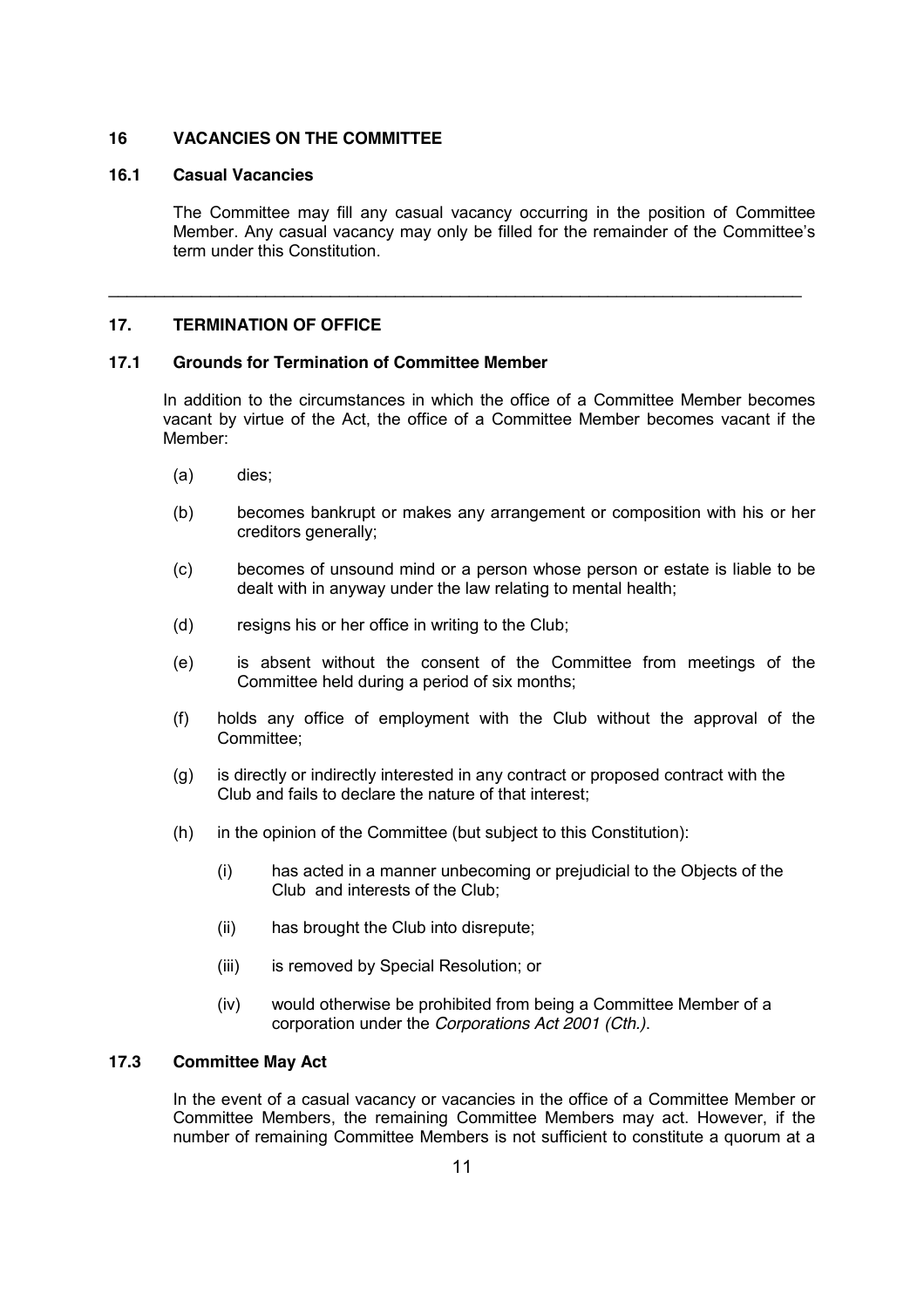meeting of the Committee, they may act only for the purpose of increasing the number of Committee Members to a number sufficient to constitute a quorum**.** 

\_\_\_\_\_\_\_\_\_\_\_\_\_\_\_\_\_\_\_\_\_\_\_\_\_\_\_\_\_\_\_\_\_\_\_\_\_\_\_\_\_\_\_\_\_\_\_\_\_\_\_\_\_\_\_\_\_\_\_\_\_\_\_\_\_\_\_\_\_\_\_\_\_\_\_\_

### **18. MEETINGS OF THE COMMITTEE**

#### **18.1 Committee to Meet**

The Committee shall meet as often as is deemed necessary in every calendar year for the dispatch of business (and shall be at least as often as is required under the Act). Subject to this Constitution, it may adjourn and otherwise regulate its meetings as it thinks fit. A Committee Member may at any time convene a meeting of the Committee within reasonable time.

#### **18.2 Decisions of Committee**

Subject to this Constitution, questions arising at any meeting of the Committee shall be decided by a majority of votes and a determination of a majority of Committee Members shall for all purposes be deemed a determination of the Committee. All Committee Members shall have one vote on any question. Where voting is equal, the chairperson may exercise a casting vote. If the chairperson chooses not to use a casting vote, the motion will be lost.

#### **18.3 Resolutions Not in Meeting**

- (a) A resolution in writing that has been signed or assented to by email, telegram, facsimile, telex or other form of electronic communication by all the Committee Members for the time being present in Australia shall be as valid and effectual as if it had been passed at a meeting of Committee Members duly convened and held. Any such resolution may consist of several documents in like form each signed or assented to by one or more of the Committee Members.
- (b) Without limiting the power of the Committee to regulate its meetings as it thinks fit, a meeting of the Committee may be held where one or more of the Committee Members is not physically present at the meeting, provided that:
	- (i) All persons participating in the meeting are able to communicate with each other effectively, simultaneously and instantaneously whether by means of telephone or other form of communication.
	- (ii) Notice of the meeting is given to all the Committee Members entitled to notice in accordance with the usual procedures agreed upon or laid down from time to time by the Committee or this Constitution. The notice will specify that Committee Members are not required to be present in person;
- (c) If a failure in communications prevents **clause 18.3(b)(i)** from being satisfied by the number of Committee Members which constitutes a quorum, and none of such Committee Members are present at the place where the meeting is deemed by virtue of the further provisions of this rule to be held, then the meeting shall be suspended until **clause 18.3(b)(i)** is satisfied again. If such condition is not satisfied within fifteen minutes from the interruption, the meeting shall be deemed to have been terminated or adjourned.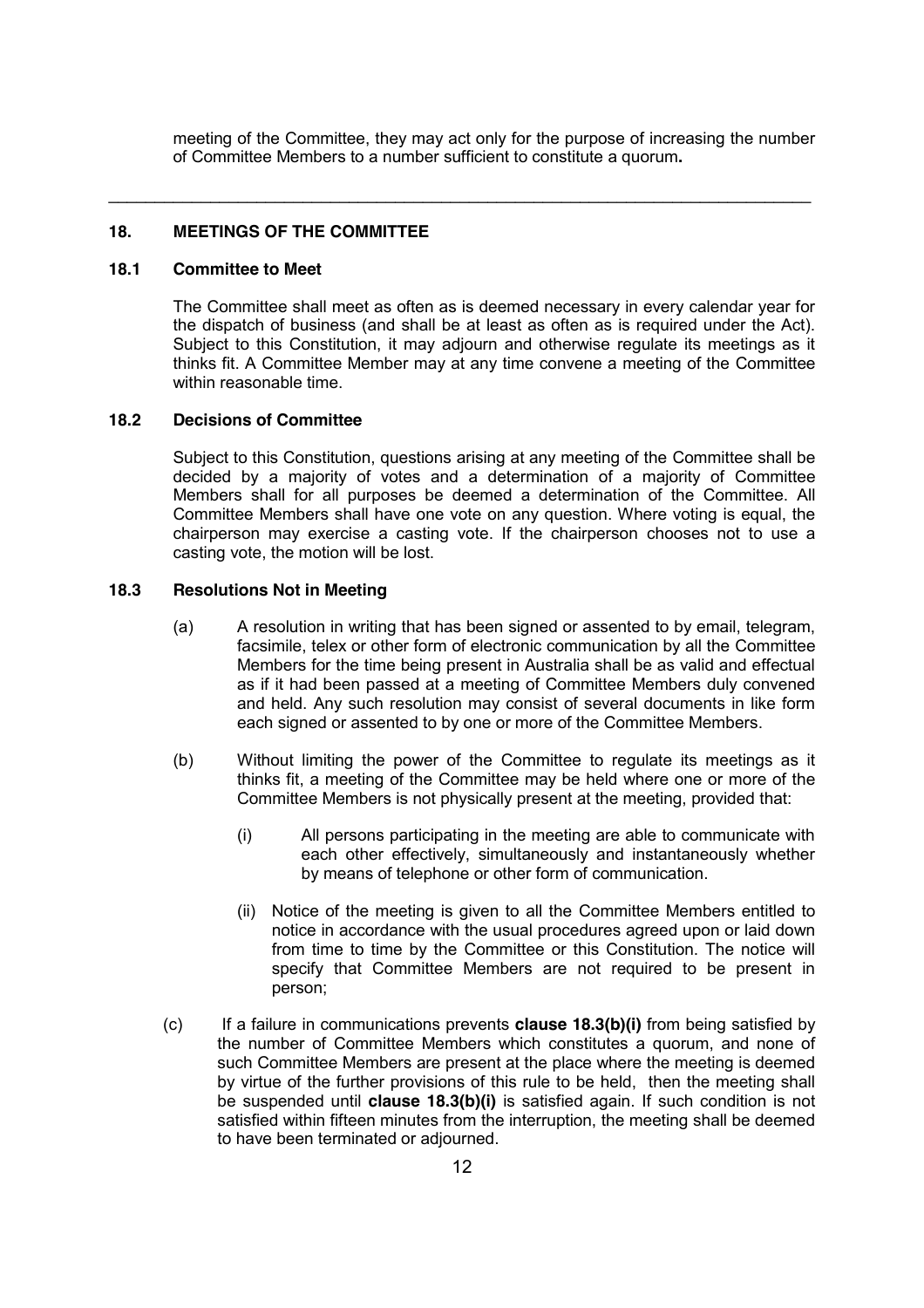(d) Any meeting held where one or more of the Committee Members is not physically present shall be deemed to be held at the place specified in the notice of the meeting, provided a Committee Member is there present. If no Committee Member is there present, the meeting shall be deemed to be held at the place where the chairperson of the meeting is located.

#### **18.4 Quorum**

At meetings of the Committee the number of Committee Members whose presence is required to constitute a quorum is half the number of Committee Members + one.

#### **18.5 Notice of Committee Meetings**

Unless all Committee Members agree to hold a meeting at shorter notice (which agreement shall be sufficiently evidenced by their apology or presence) not less than fourteen (14) days written notice of the meeting of the Committee shall be given to each Committee Member. The agenda shall be forwarded to each Committee Member not less than four (4) days prior to such meeting.

### **18.6 Chairperson**

The Committee shall appoint a chairperson from among its number. The chairperson shall be the nominal head of the Club and will act as chair of any Committee meeting or General Meeting at which he or she is present. If the chairperson is not present, or is unwilling or unable to preside at a Committee meeting the remaining Committee Members shall appoint another Committee Member to preside as chair for that meeting only.

## **18.7 Conflict of Interest**

A Committee Member shall declare their interest in any contractual, selection, disciplinary, or financial matter in which a conflict of interest arises or may arise. That Committee Member shall, unless otherwise determined by the Committee, absent themselves from discussions of such matters and shall not be entitled to vote in respect of such matters. If the Committee Member casts a vote, the vote shall not be counted. In the event of any uncertainty as to whether it is necessary for a Committee Member to absent themselves from discussions and refrain from voting, the issue should be immediately determined by vote of the Committee. If this is not possible, the matter shall be adjourned or deferred.

#### **18.8 Disclosure of Interests**

- (a) The nature of the interest of a Committee Member must be declared at the meeting of the Committee at which the relevant matter is first taken into consideration, if the interest then exists. In any other case, the interest should be revealed to the Committee at the next meeting of the Committee. If a Committee Member becomes interested in a matter after it is made or entered into, the declaration of the interest must be made at the first meeting of the Committee held after the Committee Member becomes interested.
- (b) All disclosed interests must also be disclosed to each annual General Meeting in accordance with the Act.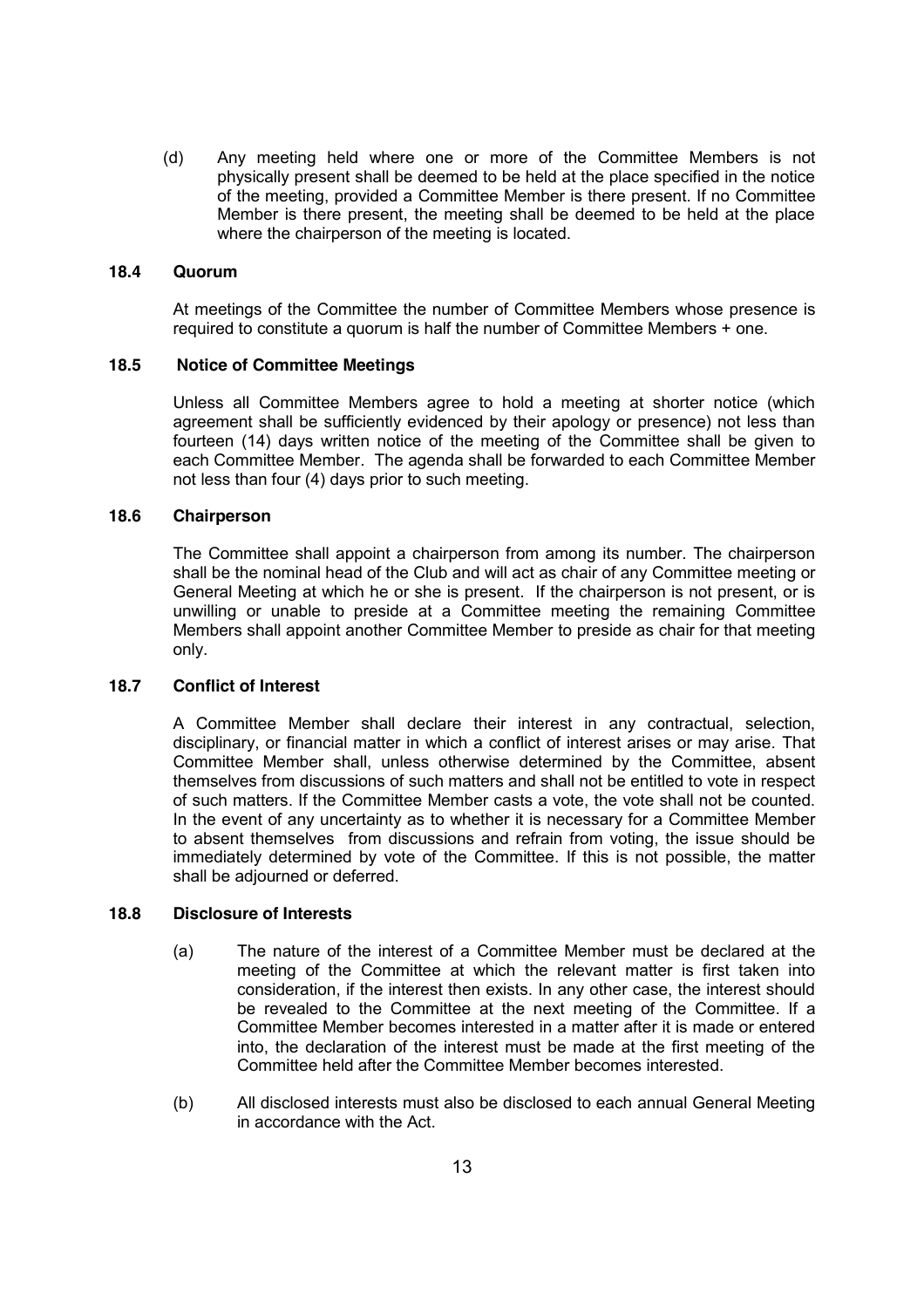#### **18.9 General Disclosure**

A general notice stating that a Committee Member is a member (or employee or officer) of any specified firm or company and that he is 'interested' in all transactions with that firm or company is sufficient declaration under **clause 18.8**. After the distribution of the general notice, it is not necessary for the Committee Member to give a special notice regarding any particular transaction with that firm or company.

#### **18.10 Recording Disclosures**

Any declaration made, any disclosure or any general notice given by a Committee Member in accordance with **clauses 18.7, 18.8** and/or **18.9** must be recorded in the minutes of the relevant meeting.

\_\_\_\_\_\_\_\_\_\_\_\_\_\_\_\_\_\_\_\_\_\_\_\_\_\_\_\_\_\_\_\_\_\_\_\_\_\_\_\_\_\_\_\_\_\_\_\_\_\_\_\_\_\_\_\_\_\_\_\_\_\_\_\_\_\_\_\_\_\_\_\_\_\_\_\_

#### **19. DELEGATIONS**.

#### **19.1 Committee May Delegate Functions**

The Committee, by instrument in writing, create, establish or appoint special committees, Individual officers and consultants to carry out specific duties and functions.

The Committee will determine what powers these committees are given. In exercising its power under this clause, the Committee must take into account broad stakeholder involvement.

#### **19.2 Delegation by Instrument**

In the establishing instrument, the Committee may delegate such functions as are specified in the instrument, other than:

- (a) this power of delegation; and
- (b) a function imposed on the Committee or the executive officer by the Act, any other law, this Constitution, or by resolution of the Club in a General Meeting.

#### **19.3 Delegated Function Exercised in Accordance with Terms**

A function, the exercise of which has been delegated under this clause, may, while the delegation remains unrevoked, be exercised from time to time in accordance with the terms of the delegation.

#### **19.4 Procedure of Delegated Entity**

The procedures for any person or entity exercising delegated power shall, subject to this Constitution and with any necessary or incidental amendment, be the same as that applicable to meetings of the Committee under **clause 18**. The person or entity exercising delegated powers shall make decisions in accordance with the Objects of the Club , and it shall promptly provide the Committee with details of all material decisions. The person or entity shall also provide any other reports, minutes and information required by the Committee.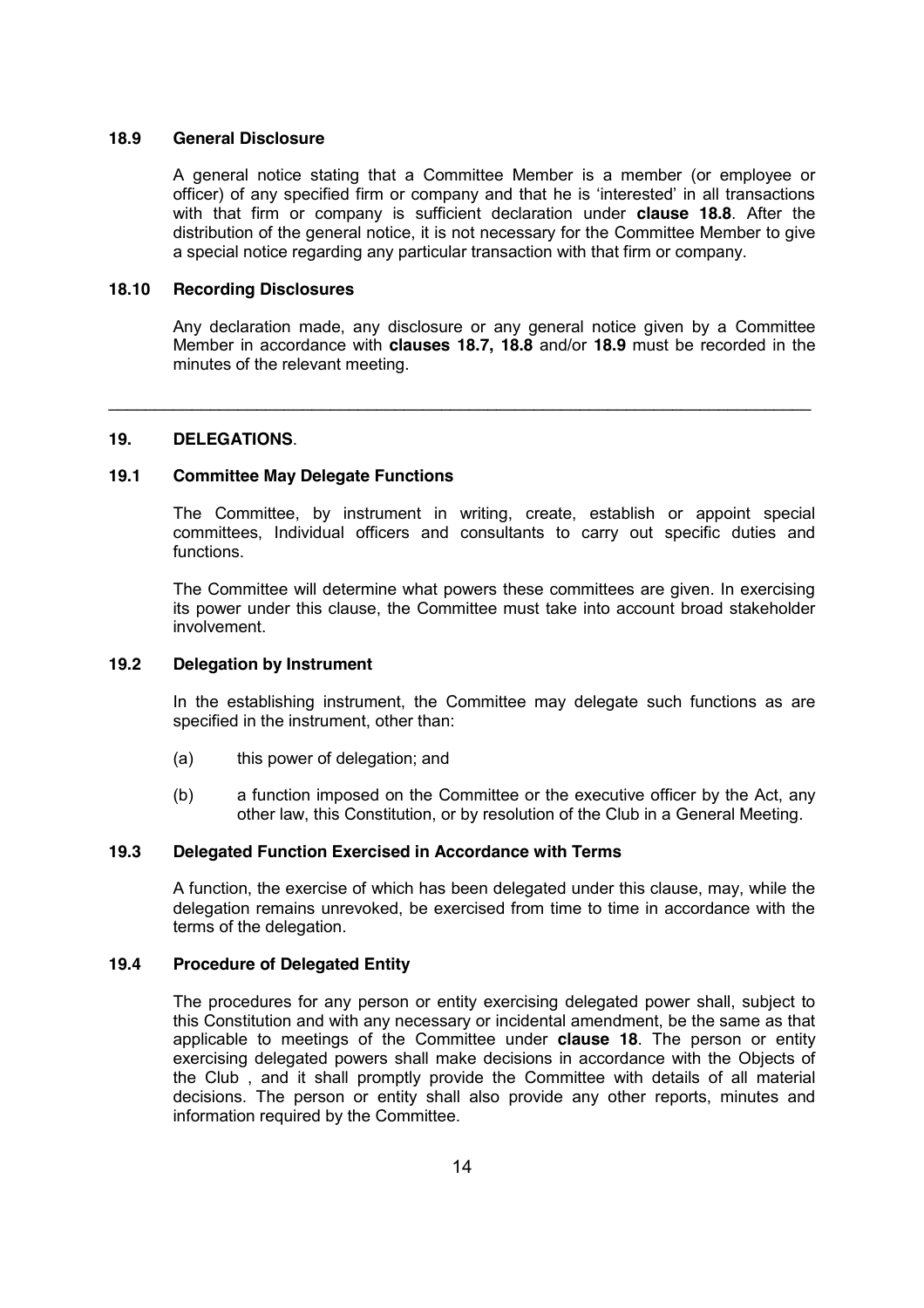#### **19.5 Delegation May Be Conditional**

A delegation under this clause may be made subject to certain conditions or limitations regarding the exercise of any function. These may be specified in the delegation.

#### **19.6 Revocation of Delegation**

At any time the Committee may, by instrument in writing, revoke wholly or in part any delegation made under this clause. It may amend or repeal any decision made by a body or person under this clause.

\_\_\_\_\_\_\_\_\_\_\_\_\_\_\_\_\_\_\_\_\_\_\_\_\_\_\_\_\_\_\_\_\_\_\_\_\_\_\_\_\_\_\_\_\_\_\_\_\_\_\_\_\_\_\_\_\_\_\_\_\_\_\_\_\_\_\_\_\_\_\_\_\_\_\_\_

\_\_\_\_\_\_\_\_\_\_\_\_\_\_\_\_\_\_\_\_\_\_\_\_\_\_\_\_\_\_\_\_\_\_\_\_\_\_\_\_\_\_\_\_\_\_\_\_\_\_\_\_\_\_\_\_\_\_\_\_\_\_\_\_\_\_\_\_\_\_

\_\_\_\_\_\_\_\_\_\_\_\_\_\_\_\_\_\_\_\_\_\_\_\_\_\_\_\_\_\_\_\_\_\_\_\_\_\_\_\_\_\_\_\_\_\_\_\_\_\_\_\_\_\_\_\_\_\_\_\_\_\_\_\_\_\_\_\_\_\_

## **20. SEAL**

- (a) The Club may have a Seal upon which its corporate name shall appear in legible characters.
- (b) The Seal shall not be used without the express authorisation of the Committee. Every use of the Seal shall be recorded in the Club's minute book. Two Committee Members must witness every use of the Seal, unless the Committee determines otherwise.

## **21. ANNUAL GENERAL MEETING**

- (a) The Club's annual General Meeting shall be held in accordance with the Act and this Constitution. It should be held on a date and at a venue determined by the Committee.
- (b) All General Meetings other than the annual General Meeting shall be special General Meetings and shall be held in accordance with this Constitution.

#### **22. SPECIAL GENERAL MEETINGS**

#### **22.1 Requisition of Special General Meetings**

- (a) The Committee will convene a special General Meeting when at least five per cent of Members submit a requisition in writing to the Committee.
- (b) The requisition for a special General Meeting shall state the object(s) of the meeting, be signed by the Members making the requisition and be sent to the Club. The requisition may consist of several documents in a like form, each signed by one or more of the Members making the requisition.

\_\_\_\_\_\_\_\_\_\_\_\_\_\_\_\_\_\_\_\_\_\_\_\_\_\_\_\_\_\_\_\_\_\_\_\_\_\_\_\_\_\_\_\_\_\_\_\_\_\_\_\_\_\_\_\_\_\_\_\_\_\_\_\_\_\_\_\_\_\_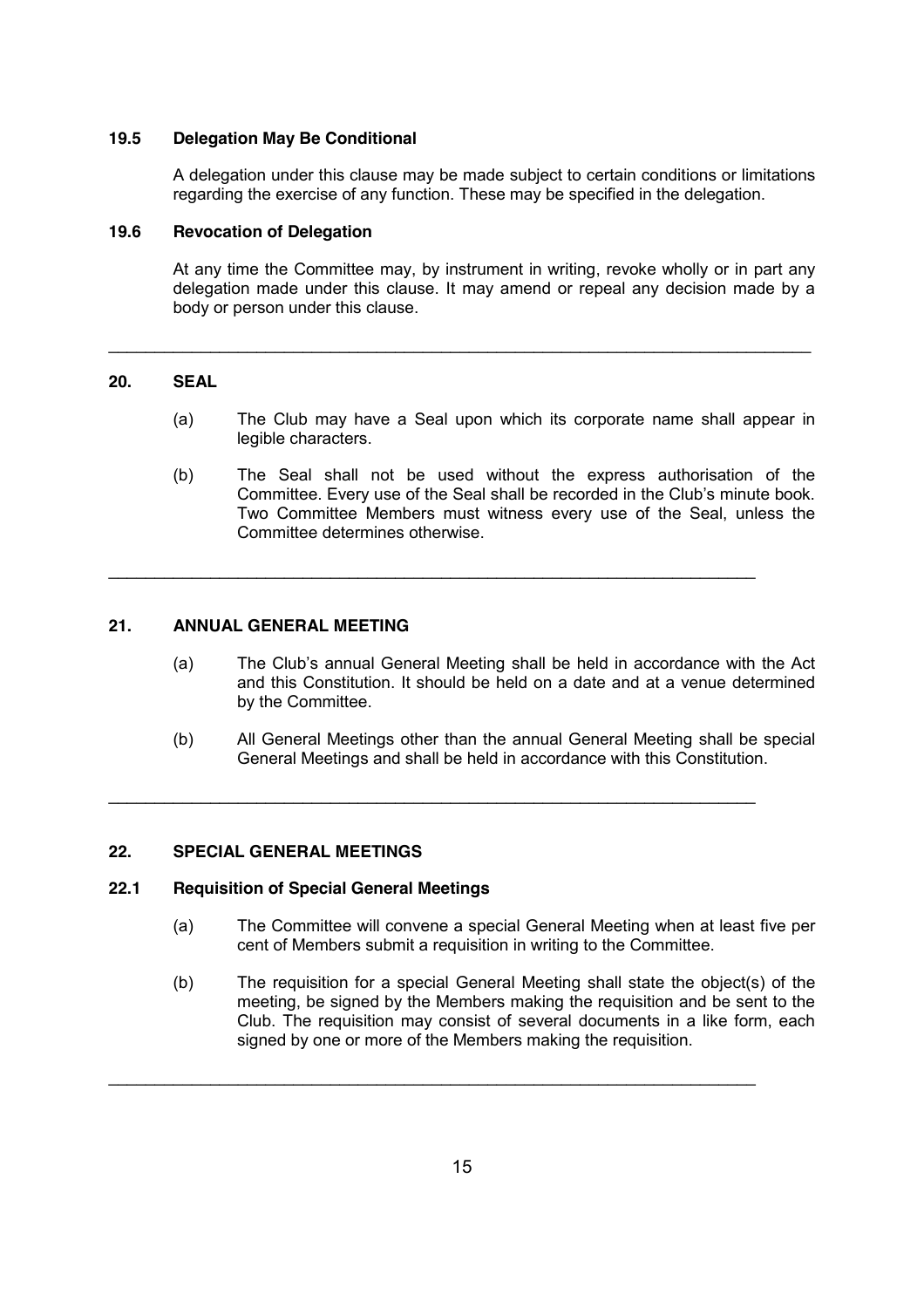## **23. NOTICE OF GENERAL MEETING**

- (a) Notice of every General Meeting shall be given to every Member entitled to receive notice. Notices may be sent via post or electronically. The Committee Members shall also be entitled to receive notice of every General Meeting. No other person shall be entitled, as of right, to receive notices of General Meetings.
- (b) A notice of a General Meeting shall specify the place, day and hour of the meeting and shall state the business to be transacted at the meeting.
- (c) At least twenty-one (21) days' notice of a General Meeting shall be given to those Members entitled to receive notice, together with:
	- (i) the agenda for the meeting; and

\_\_\_\_\_\_\_\_\_\_\_\_\_\_\_\_\_\_\_\_\_\_\_\_\_\_\_\_\_\_\_\_\_\_\_\_\_\_\_\_\_\_\_\_\_\_\_\_\_\_\_\_\_\_\_\_\_\_\_\_\_\_\_\_\_\_\_\_\_

\_\_\_\_\_\_\_\_\_\_\_\_\_\_\_\_\_\_\_\_\_\_\_\_\_\_\_\_\_\_\_\_\_\_\_\_\_\_\_\_\_\_\_\_\_\_\_\_\_\_\_\_\_\_\_\_\_\_\_\_\_\_\_\_\_\_\_\_\_\_

- (ii) any notice of motion received from Members entitled to vote.
- (d) Notice of every General Meeting shall be given in the manner authorised in **clause 37**.

## **24. BUSINESS**

- (a) The business to be transacted at the annual General Meeting includes the consideration of accounts and the reports of the Committee and auditors and the appointment of the auditors.
- (b) All business that is transacted at a General Meeting and at an annual General Meeting, with the exception of those matters set down in **clause 24(a)**, shall be special business.
- (c) No business other than that stated on the notice for a General Meeting shall be transacted at that meeting.

## **25. NOTICES OF MOTION**

Members entitled to vote may submit notices of motion for inclusion as special business at a General Meeting. All notices of motion must be submitted in writing to the Club no less than 14 days (excluding receiving date and meeting date) prior to the General Meeting.

\_\_\_\_\_\_\_\_\_\_\_\_\_\_\_\_\_\_\_\_\_\_\_\_\_\_\_\_\_\_\_\_\_\_\_\_\_\_\_\_\_\_\_\_\_\_\_\_\_\_\_\_\_\_\_\_\_\_\_\_\_\_\_\_\_\_\_\_\_\_\_\_\_\_\_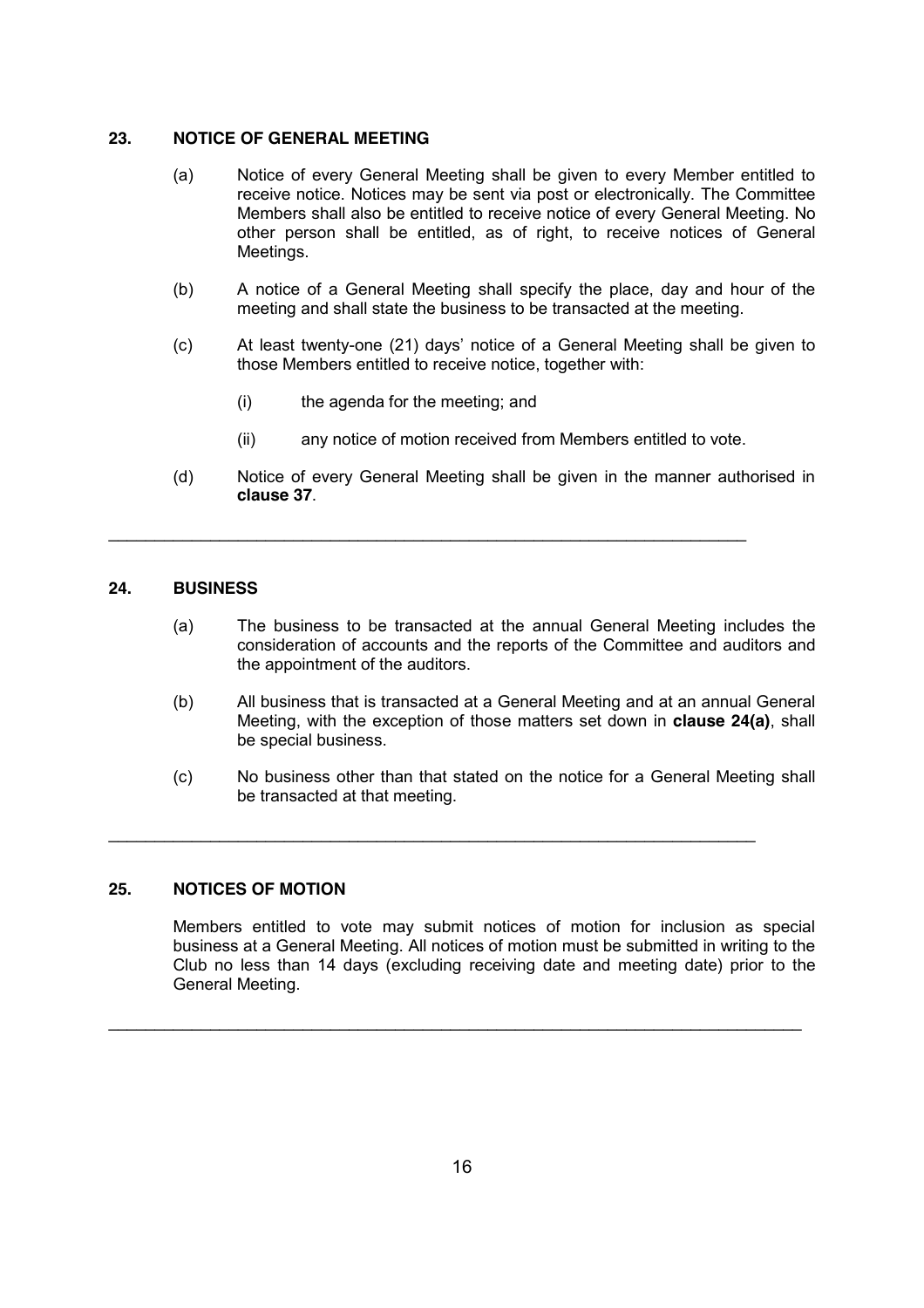## **26. PROCEEDINGS AT GENERAL MEETINGS**

### **26.1 Quorum**

No business shall be transacted at any General Meeting unless a quorum is present at the time when the meeting proceeds to business. A quorum for General Meetings of the Club shall be 10 Members.

## **26.2 Chairperson to Preside**

The chairperson of the Committee shall, subject to this Constitution, preside as chair at every General Meeting except:

- (a) in relation to any election for which the chairperson is a nominee; or
- (b) where a conflict of interest exists.

If the chairperson is not present, or is unwilling or unable to preside, the Members present shall appoint another Committee Member to preside as chairperson for that meeting only.

## **26.3 Adjournment of Meeting**

- (a) If within half an hour from the time appointed for the General Meeting a quorum is not present, the meeting shall be adjourned until the same day in the next week at the same time and place or to a date, time or place determined by the chairperson. If at the adjourned meeting a quorum is not present within half an hour from the time appointed for the meeting, the meeting will lapse.
- (b) The chairperson may, with the consent of any meeting at which a quorum is present, and shall, if so directed by the meeting, adjourn the meeting from time to time and from place to place. No business shall be transacted at any adjourned meeting other than the business left unfinished at the meeting from which the adjournment took place.
- (c) When a meeting is adjourned for thirty days or more, notice of the adjourned meeting shall be given as in the case of an original meeting.
- (d) Except as provided in **clause 26.3(c)** it shall not be necessary to give any notice of an adjournment or the business to be transacted at any adjourned meeting.

## **26.4 Voting Procedure**

At any meeting a resolution put to the vote of the meeting shall be decided on a show of hands unless a poll is (before or on the declaration of the result of the show of hands) demanded by:

- (a) the chairperson; or
- (b) a simple majority of the Members.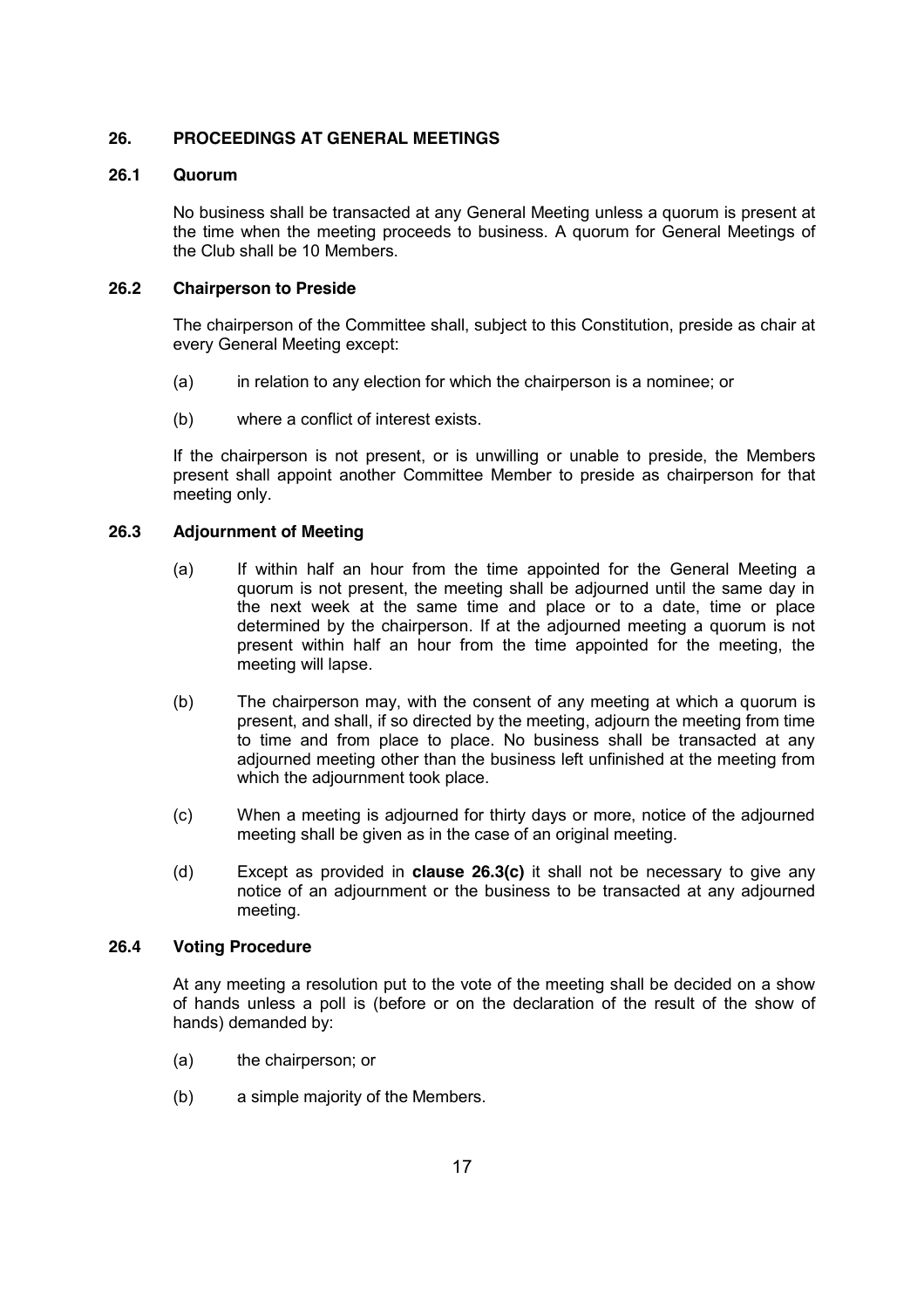#### **26.5 Recording of Determinations**

Unless a poll is demanded under **clause 26.4**, the chairperson's declaration shall be conclusive evidence of the result of a resolution decided by a show of hands. The declaration does not need to record the number of votes in favour of or against the resolution; the result of the resolution must be recorded in the Club's book of proceedings.

#### **26.6 Where Poll Demanded**

If a poll is duly demanded under **clause 26.4** it shall be taken in such a manner and either at once or after an interval or adjournment or otherwise as the chairperson directs. The result of the poll shall be the resolution of the meeting.

\_\_\_\_\_\_\_\_\_\_\_\_\_\_\_\_\_\_\_\_\_\_\_\_\_\_\_\_\_\_\_\_\_\_\_\_\_\_\_\_\_\_\_\_\_\_\_\_\_\_\_\_\_\_\_\_\_\_\_\_\_\_\_\_\_\_\_\_\_\_\_\_\_\_\_\_

## **27. VOTING AT GENERAL MEETINGS**

#### **27.1 Members Entitled to Vote**

With the exception of Junior Members, each Member shall be entitled to one vote at General Meetings.

## **27.2 Chairperson May Exercise Casting Vote**

Where voting at General Meetings is equal, the chairperson may exercise a casting vote. If the chairperson does not exercise a casting vote the motion will be lost.

#### **27.3 Proxy Voting**

Proxy voting shall not be permitted at all General Meetings.

#### **27.4 Postal & Electronic Voting**

A postal or electronic ballot shall determine a motion if determined by the Committee. If the Committee so determines, the postal or electronic ballot shall be conducted using procedures set by the Committee from time to time when required.

\_\_\_\_\_\_\_\_\_\_\_\_\_\_\_\_\_\_\_\_\_\_\_\_\_\_\_\_\_\_\_\_\_\_\_\_\_\_\_\_\_\_\_\_\_\_\_\_\_\_\_\_\_\_\_\_\_\_\_\_\_\_\_\_\_\_\_\_\_\_\_\_\_\_\_\_

#### **28. GRIEVANCE PROCEDURE**

- (a) The Committee must implement By Laws for the resolution of complaints or grievances which may arise between a Member and:
	- (i) another Member; or
	- (ii) the Club.

\_\_\_\_\_\_\_\_\_\_\_\_\_\_\_\_\_\_\_\_\_\_\_\_\_\_\_\_\_\_\_\_\_\_\_\_\_\_\_\_\_\_\_\_\_\_\_\_\_\_\_\_\_\_\_\_\_\_\_\_\_\_\_\_\_\_\_\_\_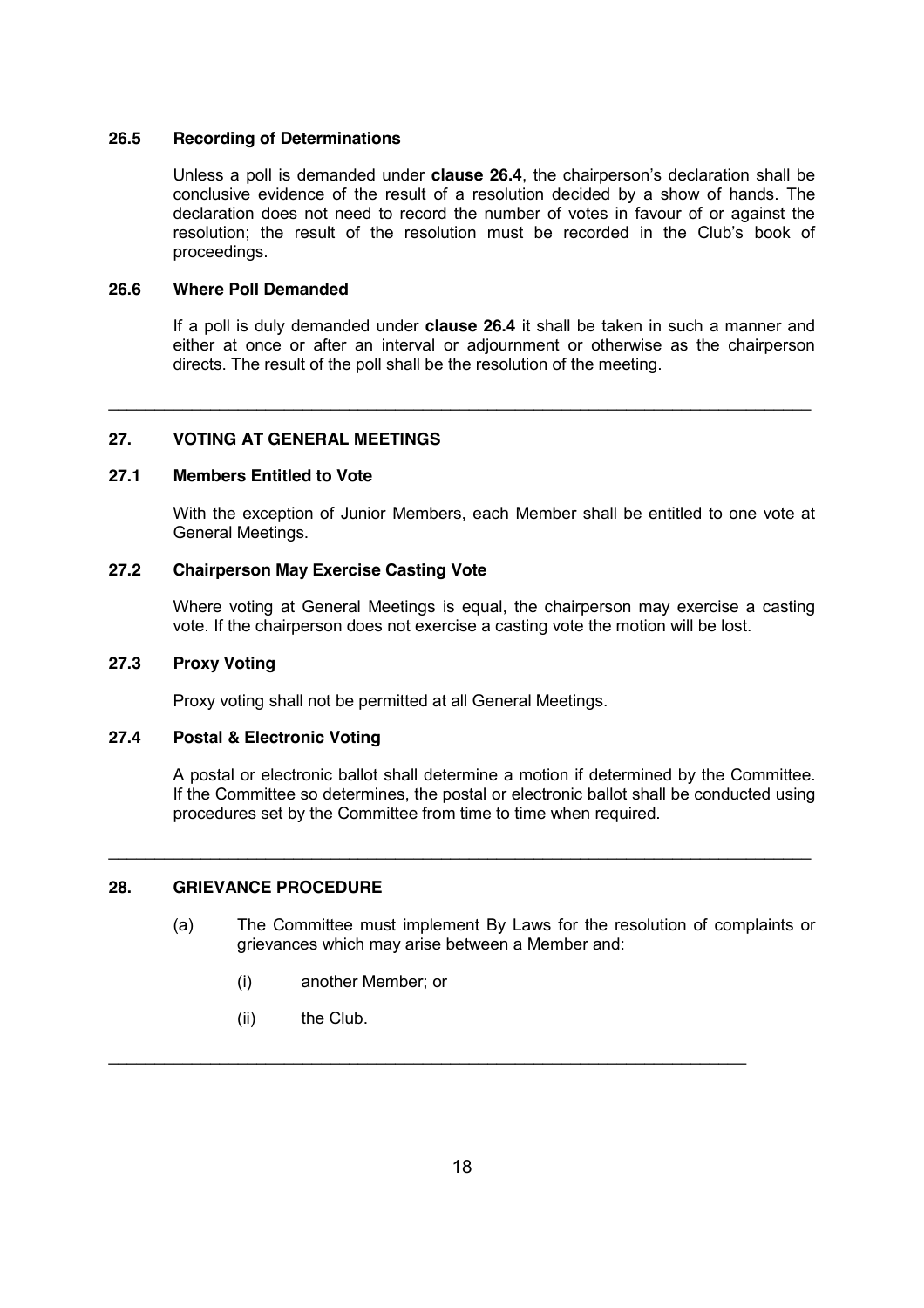## **29. RECORDS AND ACCOUNTS**

### **29.1 Records**

The Club shall establish and maintain proper records and minutes concerning all of its transactions, business, meetings and dealings (including those of the Club and the Committee).

#### **29.2 Records Kept in Accordance with the Act**

Proper accounting and other records shall be kept in accordance with the Act. The books of account shall be kept in the care and control of the Treasure.

### **29.3 Committee to Submit Accounts**

The Committee shall submit the Club's statements of account to the Members at the annual General Meeting in accordance with this Constitution and the Act.

#### **29.4 Accounts Conclusive**

The statements of account, when approved or adopted by an annual General Meeting, shall be conclusive except when errors have been discovered within three months after such approval or adoption.

## **29.5 Negotiable Instruments**

All cheques, promissory notes, bankers, drafts, bills of exchange and other negotiable instruments, and all receipts for money paid to the Club, shall be signed, drawn, accepted, endorsed or otherwise executed, as the case may be, by any two duly authorised Committee Members or in such other manner as the Committee determines.

**29.6** The Committee may also establish controls and procedures for electronic banking.

*\_\_\_\_\_\_\_\_\_\_\_\_\_\_\_\_\_\_\_\_\_\_\_\_\_\_\_\_\_\_\_\_\_\_\_\_\_\_\_\_\_\_\_\_\_\_\_\_\_\_\_\_\_\_\_\_\_\_\_\_\_\_\_\_\_\_\_\_\_\_\_\_\_\_\_\_*

## **30. AUDITOR**

- (a) A properly qualified auditor or auditors shall be appointed by the Club at a General Meeting. The auditor's duties shall be regulated in accordance with the Act. If no relevant provisions exist under the Act the duties shall be regulated in accordance with the *Corporations Act 2001 (Cth.)* and generally accepted principles and/or any applicable code of conduct. The auditor may be removed by the Club in a General Meeting.
- (b) The accounts of the Club shall be examined and the correctness of the profit and loss accounts and balance sheets ascertained by the Club auditor at the conclusion of each financial year.

\_\_\_\_\_\_\_\_\_\_\_\_\_\_\_\_\_\_\_\_\_\_\_\_\_\_\_\_\_\_\_\_\_\_\_\_\_\_\_\_\_\_\_\_\_\_\_\_\_\_\_\_\_\_\_\_\_\_\_\_\_\_\_\_\_\_\_\_\_\_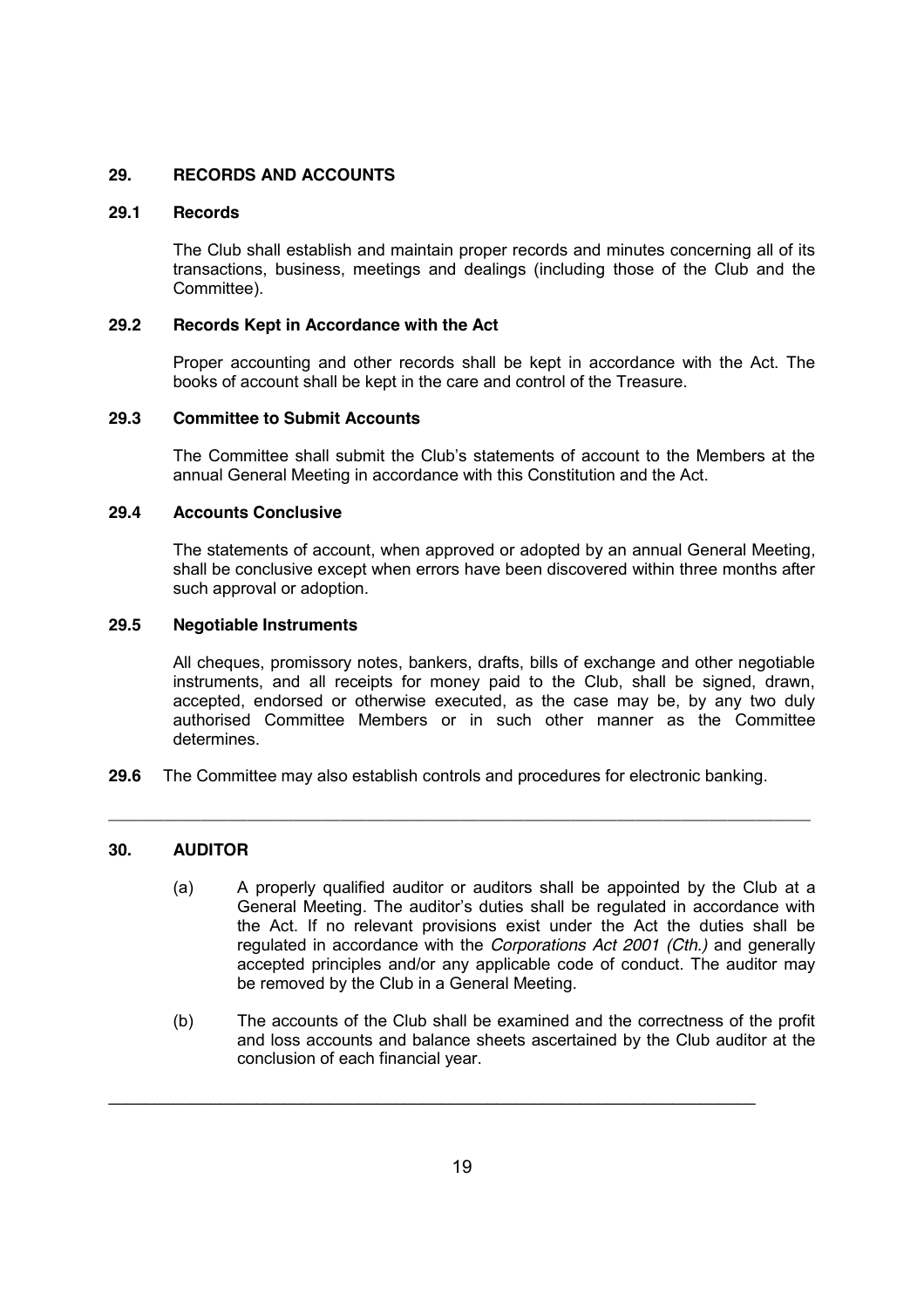## **31. INCOME AND PAYMENTS**

- **31.1** Income and property of the Association shall be derived from such sources as the Committee determines from time to time.
- **31.2** The income and property of the Club shall be applied solely towards the promotion of the Objects of the Club.

Except as prescribed in this Constitution or the Act:

- (a) no portion of the income or property of the Club shall be paid or transferred, directly or indirectly, by way of dividend, bonus or otherwise to any Member;
- (b) no remuneration shall be paid or given by the Club to any Member who holds any office of the Club.
- **31.3** Payment in good faith to any Member can be made for:
	- (a) any services actually rendered to the Club whether as an employee, Committee Member or otherwise;
	- (b) goods supplied to the Club in the ordinary and usual course of operation;
	- (c) interest on money borrowed from any Member;
	- (d) rent for premises demised or let by any Member to the Club; or
	- (e) any out-of-pocket expenses incurred by a Member on behalf of the Club.
- Nothing in this Clause precludes such payments provided they do not exceed an amount ordinarily payable between ordinary commercial parties dealing at arm's length in a similar transaction.31.4 The Club may also engage employees or agents from to time, whether on a casual basis or otherwise. The Committee may determine the conditions for any such engagement.

\_\_\_\_\_\_\_\_\_\_\_\_\_\_\_\_\_\_\_\_\_\_\_\_\_\_\_\_\_\_\_\_\_\_\_\_\_\_\_\_\_\_\_\_\_\_\_\_\_\_\_\_\_\_\_\_\_\_\_\_\_\_\_\_\_\_\_\_\_\_\_\_\_\_\_\_

## **32. WINDING UP**

- (a) Subject to this Constitution the Club may be wound up in accordance with the Act.
- (b) The liability of the Members of the Club is limited.
- (c) Every Member undertakes to contribute to the assets of the Club in the event of it being wound up while a Member, or within one year after ceasing to be a Member, for payment of the debts and liabilities of the Club contracted before the time at which they ceased to be a Member and towards the costs, charges and expenses of winding up the Club, such contribution not exceeding one dollar (\$1.00).

\_\_\_\_\_\_\_\_\_\_\_\_\_\_\_\_\_\_\_\_\_\_\_\_\_\_\_\_\_\_\_\_\_\_\_\_\_\_\_\_\_\_\_\_\_\_\_\_\_\_\_\_\_\_\_\_\_\_\_\_\_\_\_\_\_\_\_\_\_\_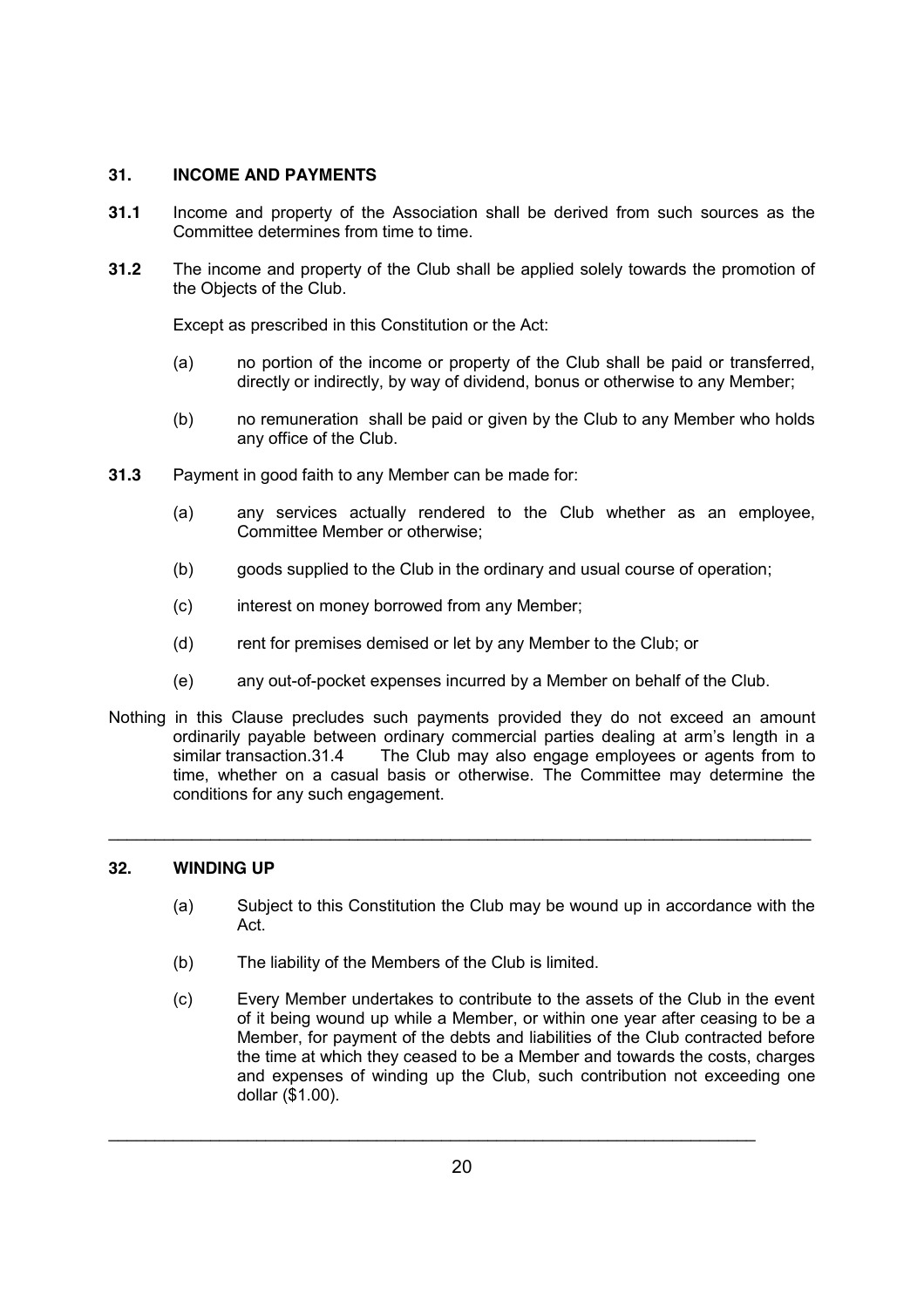## **33. DISTRIBUTION OF PROPERTY ON WINDING UP**

If upon winding up or dissolution of the Club there remains any surplus property, it shall be distributed according to law.

\_\_\_\_\_\_\_\_\_\_\_\_\_\_\_\_\_\_\_\_\_\_\_\_\_\_\_\_\_\_\_\_\_\_\_\_\_\_\_\_\_\_\_\_\_\_\_\_\_\_\_\_\_\_\_\_\_\_\_\_\_\_\_\_\_\_\_\_\_\_\_\_\_\_\_\_

\_\_\_\_\_\_\_\_\_\_\_\_\_\_\_\_\_\_\_\_\_\_\_\_\_\_\_\_\_\_\_\_\_\_\_\_\_\_\_\_\_\_\_\_\_\_\_\_\_\_\_\_\_\_\_\_\_\_\_\_\_\_\_\_\_\_\_\_\_\_\_\_\_\_\_\_

#### **34. ALTERATION OF CONSTITUTION**

This Constitution shall not be altered except by Special Resolution.

#### **35. BY LAWS AND CODES OF CONDUCT**

#### **35.1 Committee to Formulate By Laws**

The Committee may formulate, issue, adopt, interpret, amend and repeal By Laws with regard to the Objects of the Club and the proper advancement, management and administration of the Club. Such By Laws must be consistent with the Constitution.

## **35.2 By Laws Binding**

All By Laws are binding on the Club and all Members.

#### **35.3 By Laws Deemed Applicable**

All by-laws and By-Laws of the Club in force at the date of the approval of this Constitution (as long as such by-laws and By Laws are not inconsistent with or have been replaced by, this Constitution) shall be deemed to be By Laws and shall continue to apply.

## **35.4 Publication of amendments**

Amendments to the By Laws and Club policies shall be published on the Club's website. Members should ensure that they periodically visit the website to ensure that they keep up to date with all amendments to the By Laws and changes in Club policies.

Amendments to the By Laws and changes in Club policies may also be notified in Newsletters.

**35.5** The Committee may also create and amend Codes of Conduct.

### **36. STATUS AND COMPLIANCE OF CLUB**

#### **36.1 Recognition of Club**

The Club is affiliated with NFA and is recognised by that body as the entity responsible for the delivery of Football in the local area.

\_\_\_\_\_\_\_\_\_\_\_\_\_\_\_\_\_\_\_\_\_\_\_\_\_\_\_\_\_\_\_\_\_\_\_\_\_\_\_\_\_\_\_\_\_\_\_\_\_\_\_\_\_\_\_\_\_\_\_\_\_\_\_\_\_\_\_\_\_\_\_\_\_\_\_\_